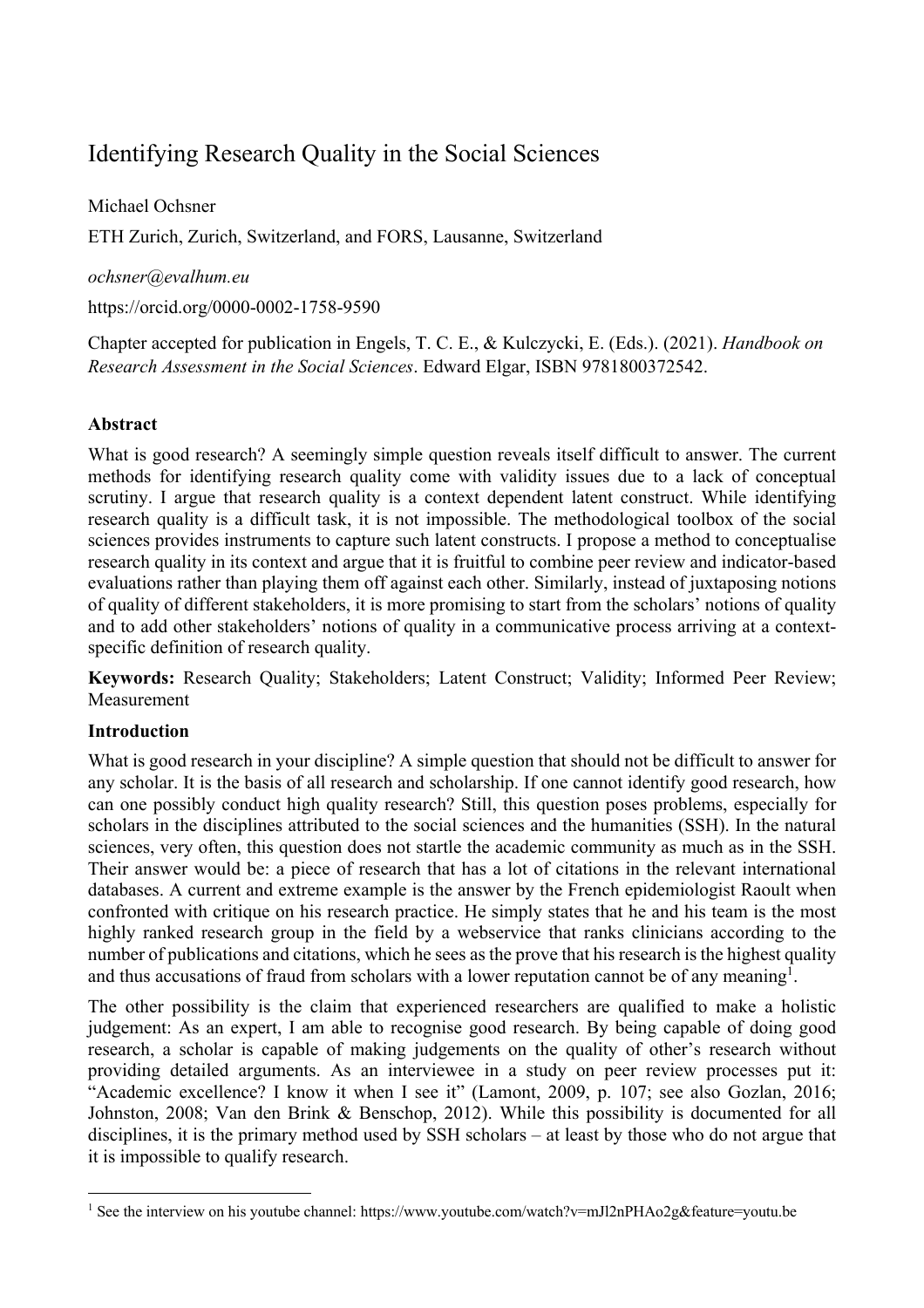Not surprisingly, these two ways of judging the quality of research are the two main methods used in formal research evaluations as well: Indicator-driven and peer review-based evaluations. Both methods are criticised for good reasons, even though the methods applied are usually more sophisticated than described in the caricatures above.

Indicator-driven procedures are usually defined by data availability. The emergence of citation databases has led to the development of many citation-based indicators, often referred to as bibliometrics, that are used to measure research performance. Such indicators are praised for being more objective than expert opinions. However, they have been criticised for being simplistic, neglecting the societal value of research and leading to negative effects on researchers' behaviour (Lane, 2002; MacRoberts & MacRoberts, 2018; Molinié & Bodenhausen, 2010; De Rijcke et al., 2016). The spread of social media led to the development of the so-called altmetrics in the hope that these new indicators could compensate for the disadvantages of bibliometric evaluation, but soon it became clear that similar problems arise: it is not really clear what these indicators measure. There are many different motivations behind citations just as behind downloads, Tweets, reads etc. Citations could refer to criticism, tradition, contrasting or connection to a body of literature (Bornmann & Daniel, 2008; Tahamtan & Bornmann, 2018), while altmetrics could indicate societal uptake, usefulness, satire or decrial, scientific fraud or easy availability of the full text (Bornmann & Haunschild, 2018; Gumpenberger et al., 2016; Lanamäki et al., 2019). In short, the indicators are only loosely linked to the concept they purport to measure: research quality.

The situation is not much better regarding peer review. There are many studies about biases and issues of fairness, inter-rater reliability, predictive validity, subjectivity etc. of peer review (see for example Bornmann, 2011; Langfeldt, 2010; Lee et al., 2013). However, here I want to point to the specific relationship between peer review and the identification of research quality. Usually, peers use in their judgement their own notions of quality that remain implicit. They not only remain implicit to others in the process but are usually also not explicitly known by the expert who judges the work in a holistic way ("I know it when I see it"). Such holistic decisions are, therefore, proven to be inadequate to judge merit (Thorngate et al., 2009) because experts might use a different set of evaluation criteria for each object or at least might apply a different weighting of the criteria between objects of assessment (Langfeldt, 2001). This opens the door for a whole set of biases, such as preference for some schools of thought or methods, conservativism, gender discrimination and so on.

Obviously, both quantitative and qualitative methods for research evaluation suffer from the same problem: It is not clear what they actually measure or identify. What is research quality? It is clear that there is a problem of validity. Validity means here simply the degree to which a measure (that is an indicator or an evaluation) reflects the concept that it purports to measure (Kelley, 1927, p. 14).

While in STEM disciplines, quantitative evaluations did not cause much objection, the situation is different in the SSH. In this chapter, I will argue that the social sciences and the humanities are reflective sciences, understanding the social, historical and political contextuality of research. Rather than trying to "measure" what good research is, they negotiate notions of quality, theoretical and methodological paradigms as well as missions in complex discursive processes and are conscious about the political dimension – and ephemeral validity – evaluation procedures entail (see also Dahler-Larsen, 2012). What might seem erratic and subjective is seen as inevitable part of the process, in fact, as the very essence of research and evaluation. I will show why it is not an easy task to identify research quality and why it is not something universal. But I will also argue that it is still possible. Using well-established methods from the social sciences, I will suggest an approach how to identify research quality taking into account the context and combining indicators and expert judgement.

The chapter is structured as follows: First, I will argue that research quality is a latent construct and introduce some methodological tools how to measure such latent constructs. I then briefly review the research on quality criteria and present a catalogue of general quality criteria for social science research. Combining the methodological approach introduced in the beginning with the quality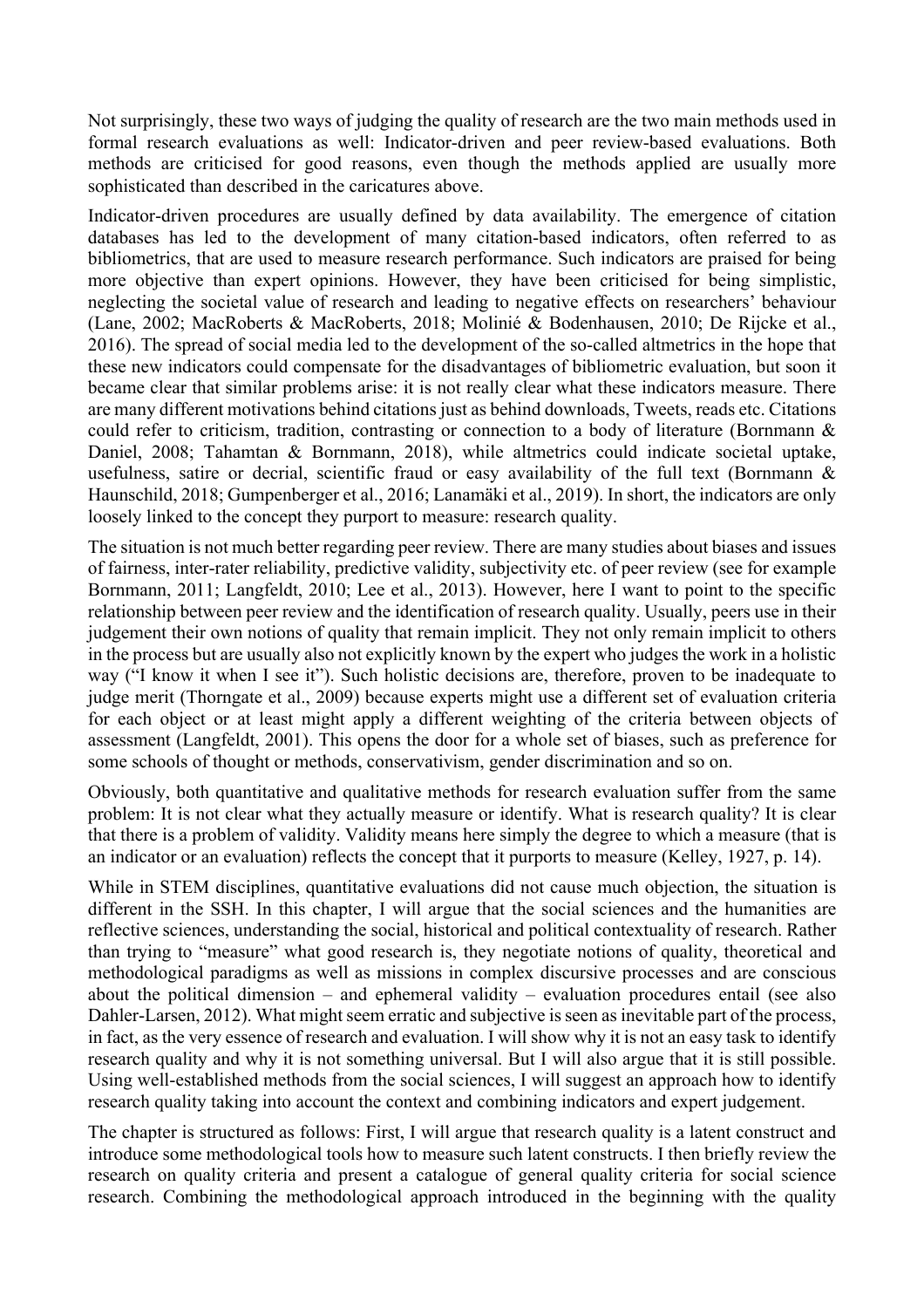criteria, I will present an approach how to measure or identify research quality. I will address some criticisms often brought forward against a methodologically sound and contextual approach to identifying research quality and conclude by pointing out how to identify research quality in practice.

### **Measuring Latent Constructs**

In the social sciences, many concepts researchers want to study are not manifest but rather abstract notions that are nevertheless relevant in our interactions. Such concepts are called latent constructs and include concepts such as intelligence, socio-economic status, work-life conflict or happiness. To be capable of measuring such abstract ideas, we first have to conceptualize them before it can be operationalized with a set of indicators, which is a theoretical task that cannot be replaced by data or statistical methods (Borsboom et al., 2004). This is all the more important as many social concepts are subject to change according to historical and social contexts. Research quality is no exception to that. In fact, it is entirely context-sensitive (e.g., the research quality to select a Nobel Prize winner is not the same as the research quality to attribute a research grant to young scholars). Therefore, research quality cannot be understood as something that can be defined for all times and measured the same way in all contexts. Thus, the often-heard statement that quality should be avoided because it is too complex to define clearly is entirely wrong. Exactly *because* it is context-sensitive, it needs to be defined *explicitly* for each context. This can be done in the following way. In a first step, the dimensions that make up the concept have to be identified. If the concept is complex, the dimensions have to be further specified by aspects until the unit can potentially be measured by one or more indicators. The second step then consists in identifying indicators measuring the aspects.

There are two different forms of relating a concept to indicators: effect indicator models and causal indicator models (see Bollen & Lennox, 1991). On the one hand, and linked to the classical test theory, indicators can be seen as dependent on the concept. When the concept changes, all indicators measuring it also change in the same direction. The indicators are thus "effect indicators", the concept determines the indicators. For example, the concept could be depression and the indicators are general symptoms of depression. This kind of measurement is close to the measurement of manifest concepts (e.g., three measures at different places at two times measure the change of temperature in a room). Figure 1a shows schematically such an effect indicator model. Effect indicators are supposed to be (strongly) correlated as they all reflect the same concept and internal consistency is important for a precise measurement. Indicators that do not correlate enough with the concept are considered inefficient indicators and are excluded from the model. The Crohnbach's alpha is a simple and often used (but heavily criticized) statistic when evaluating an effect indicator model, and factor analysis, especially confirmatory factor analysis (CFI), is used to model the latent construct. Because the indicators reflect the concept, this measurement model is sometimes also referred to as "reflective model" (Fornell & Bookstein, 1982).

On the other hand, and much less known, indicators can make up the concept. The concept changes as one or more indicators building it change. This is called a "causal indicator model" (Bollen & Lennox, 1991) or "formative model" (Fornell & Bookstein, 1982) because the indicators cause or form the concept (see Figure 1b). In this model, the indicators do not need to correlate. A change in one indicator can even be compensated by a change in another indicator. The latent construct is a weighted combination of its observed indicators. In fact, causal indicators should not correlate too much as this would mean that redundant variables are included, and some aspects are therefore overweighted as more indicators measure one aspect than another. Because the indicators define the latent construct, indicators cannot always be dropped from the model as this could change the meaning of the concept. A famous example for a construct measured as a causal indicator or formative model is the socio-economic status, measured by level of education, income and occupation. Note that two persons' socio-economic status can be equally high even if the first person has a lower education, for example, when the first person has a higher income. The two indicators can compensate each other. Similarly, if income would be excluded from the model, the resulting construct would not measure socio-economic status anymore as this is defined by education, income and occupation.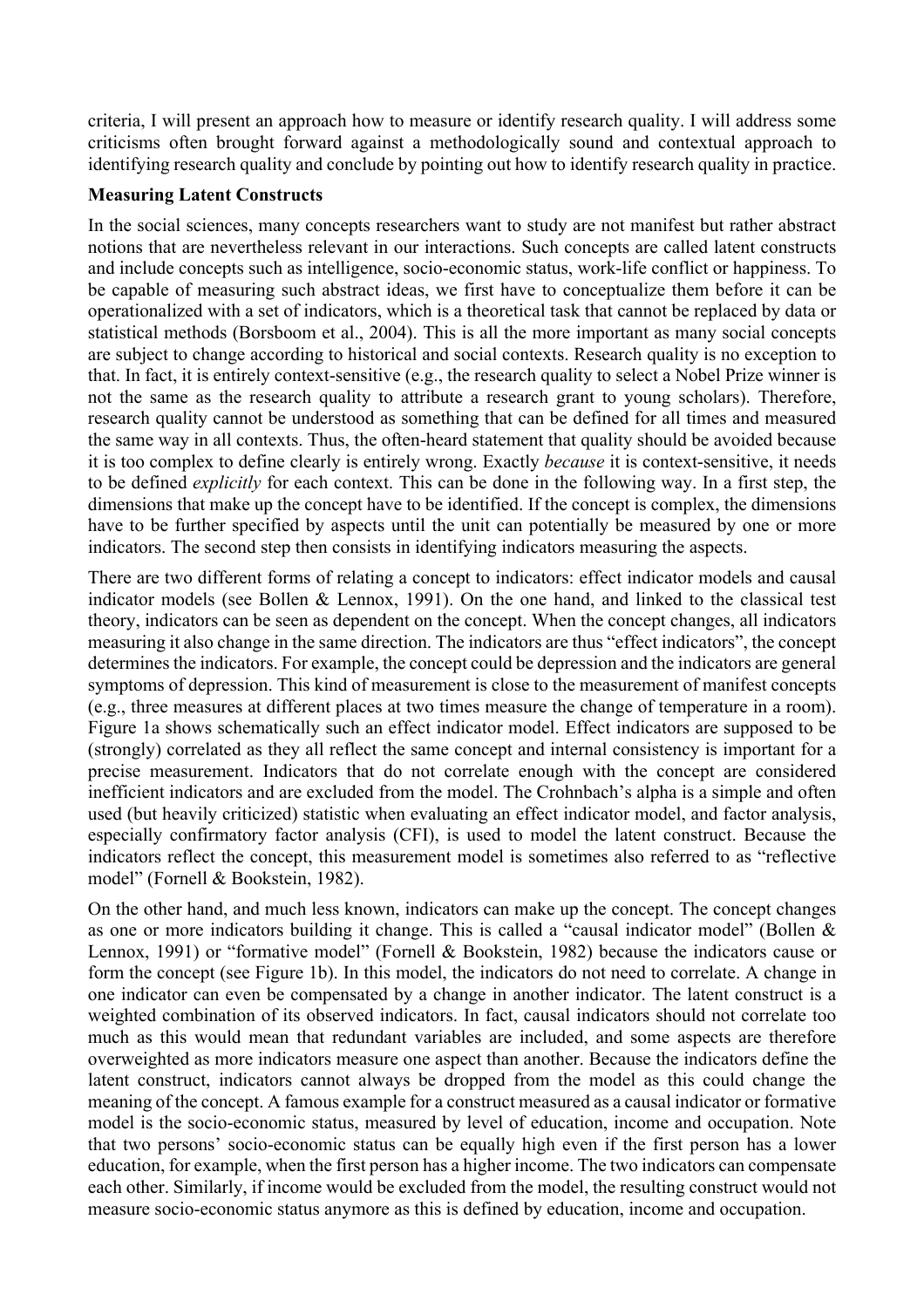

Figure 1. Schematic representation of a conceptualisation of research quality as a higher order formative construct.

The causal indicator model is less used as an explicit measurement model in empirical research as it comes with some issues difficult to resolve: there is a problem of multicollinearity, no item-specific error terms can be defined and it is statistically underidentified, which means that they can only be tested in nomological networks (Diamantopoulos et al., 2008). Therefore, usually, they are used as composite indices. The advantage of composite indices is their capability of summarizing multidimensional constructs and their usefulness for policy analysis (Nardo et al., 2008), their disadvantage is that it is difficult to account for measurement error and that the weighting of the indicators is rarely made consciously, in other words the model is rarely made explicit.

This distinction between the two models is very important. Both models come with very different assumptions and practical implications. However, only a few researchers are aware of this distinction. Often, researchers conceptualize the construct as a causal indicator model, and choose the indicators accordingly but apply an effect indicator model as it is simpler, and the statistical literature focuses strongly on this model (Diamantopoulos et al., 2008; Jarvis et al., 2003). This can lead to quite strong errors in parameter estimation, even if model fit statistics are good: first, because the selection process of indicators is biased, second because direction of causality is inversed (Diamantopoulos et al., 2008).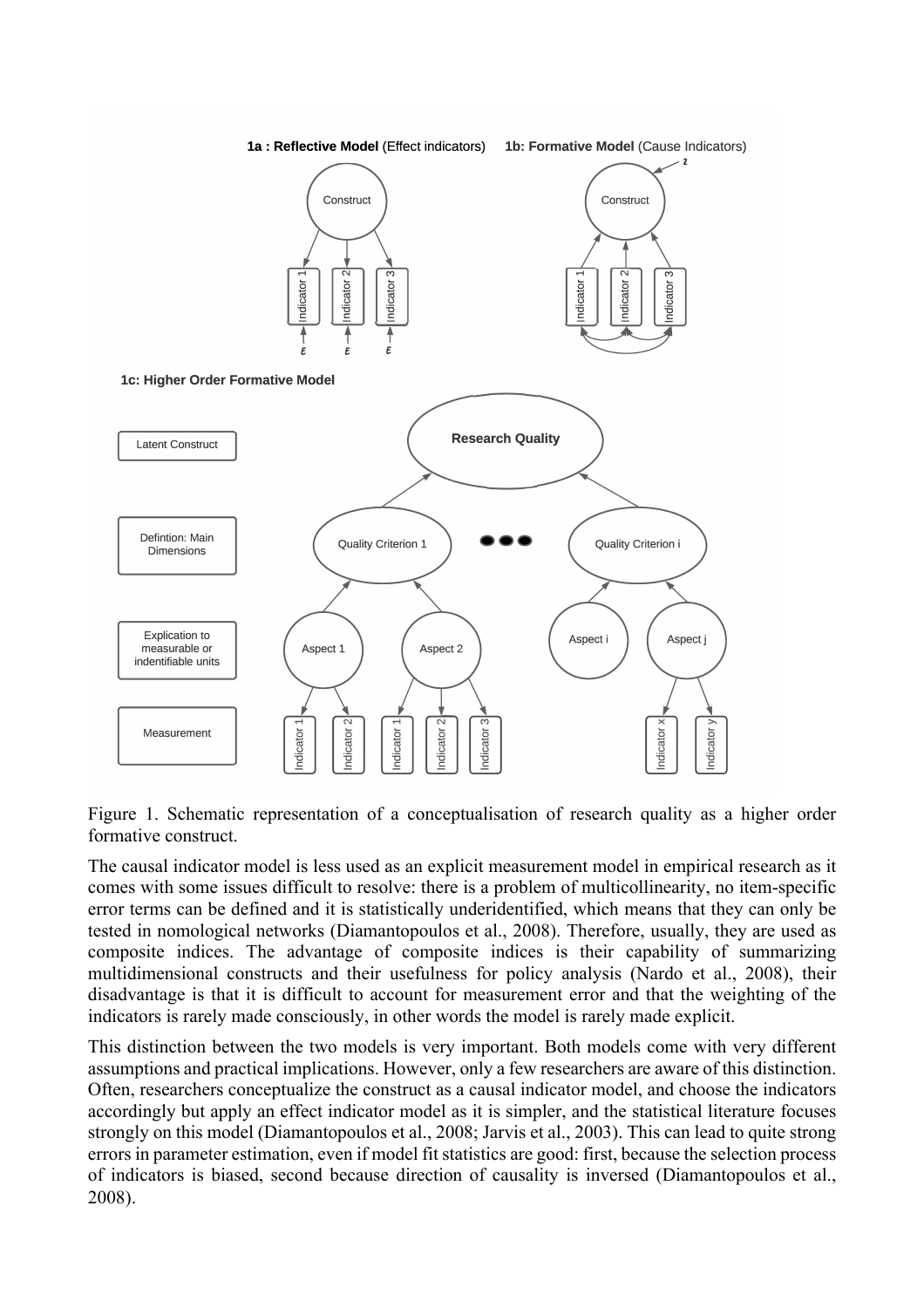Certainly, whichever model is chosen, its validity can only be assessed when knowing the aspects of the constructs to measure. For the effect indicator model, we need to know what we measure in order to judge whether the indicators chosen actually reflect the construct sufficiently; for the causal indicator model, we need to have indicators for all relevant aspects in the model as missing one would change the interpretation of the construct.

To define a latent concept, the first step is therefore to identify all aspects that are relevant for the concept. In a second step, indicators can be collected and assigned to the aspects. In the third step, the indicators need to be identified as effect or cause indicators. Figure 1c shows a schematic representation of such a conceptualisation of research quality. On the first level, there are quality criteria that define different dimensions of research quality. These are then specified more clearly by aspects of those criteria. Finally, indicators can be assigned to the aspects. It is possible that for some aspects it is impossible to find indicators, which means that they are only subject to peer evaluation (which can be turned into an indicator by a rating). Note that research quality as a concept is a formative or causal indicator model as it is highly context-sensitive and multidimensional. Criteria form research quality. Criteria themselves are defined by aspects; the aspects, however, can be measured using a reflective or effect indicator model.

One could argue that this is too complicated and that it is likely that you could find two or three indicators that reflect the whole construct of research quality (something also known as g-factor). While it is theoretically possible to find a purely reflective measurement model for research quality, it nevertheless needs to be validated against all dimensions of research quality. This would basically mean that the indicators would correlate strongly with all aspects. Given the highly contextual nature of research quality, it is, however, practically very unlikely to find indicators that reflect the whole construct.

To sum up this methodological section, we can conclude that to measure research quality, we first have to acknowledge that research quality is a latent construct. There are different ways of measuring a latent construct, but in each case, we first need to explicitly know what research quality means in the specific context.

## **What is research quality?**

Thus, the first question to answer is "what is research quality"? We cannot outsource the answer to this question to correlational models or indicators (Borsboom et al., 2004). We can also not revert to the issue that research quality is too complex to define and therefore, only experts can judge it, even if they cannot make it explicit how. If it was too complex, we should accept that we cannot evaluate research. It is also ethically questionable to avoid defining what research quality is by stating that it is too complicated, and thus costly, and research evaluation thus should just be done according to a simple procedure being a "good enough" approximation. We should remind ourselves that research evaluation is judging research and asks the researchers to do high quality research. How, then, can it be ethically justifiable to say that the evaluators can be lazy and apply simple reductionist procedures to evaluate researchers expected to deliver world-leading research?

For these reasons, there have been several attempts in carving out evaluation criteria. However, evaluation procedures usually apply the criteria top-down from a managerial perspective. For example, the UK's Research Assessment Exercise in 2008 applied the criteria *originality*, *rigour* and *significance*, which are very closely related to Polanyi's (1962) theoretically developed criteria (originality, plausibility and scientific value). However, a study on how these criteria were applied showed that the interpretations of these criteria by experts across disciplines remained very vague (Johnston, 2008). In Germany (Wissenschaftsrat, 2004) and the Netherlands (VSNU et al., 2003), research *performance* has been defined a bit more fine-grained, yet still remaining a top-down definition with research *quality* being one among other factors and remaining not clearly specified. The definitions provoked strong criticisms from social sciences and humanities scholars as being reductionist and too focused on quantifiable aspects rather than relevant aspects for research, which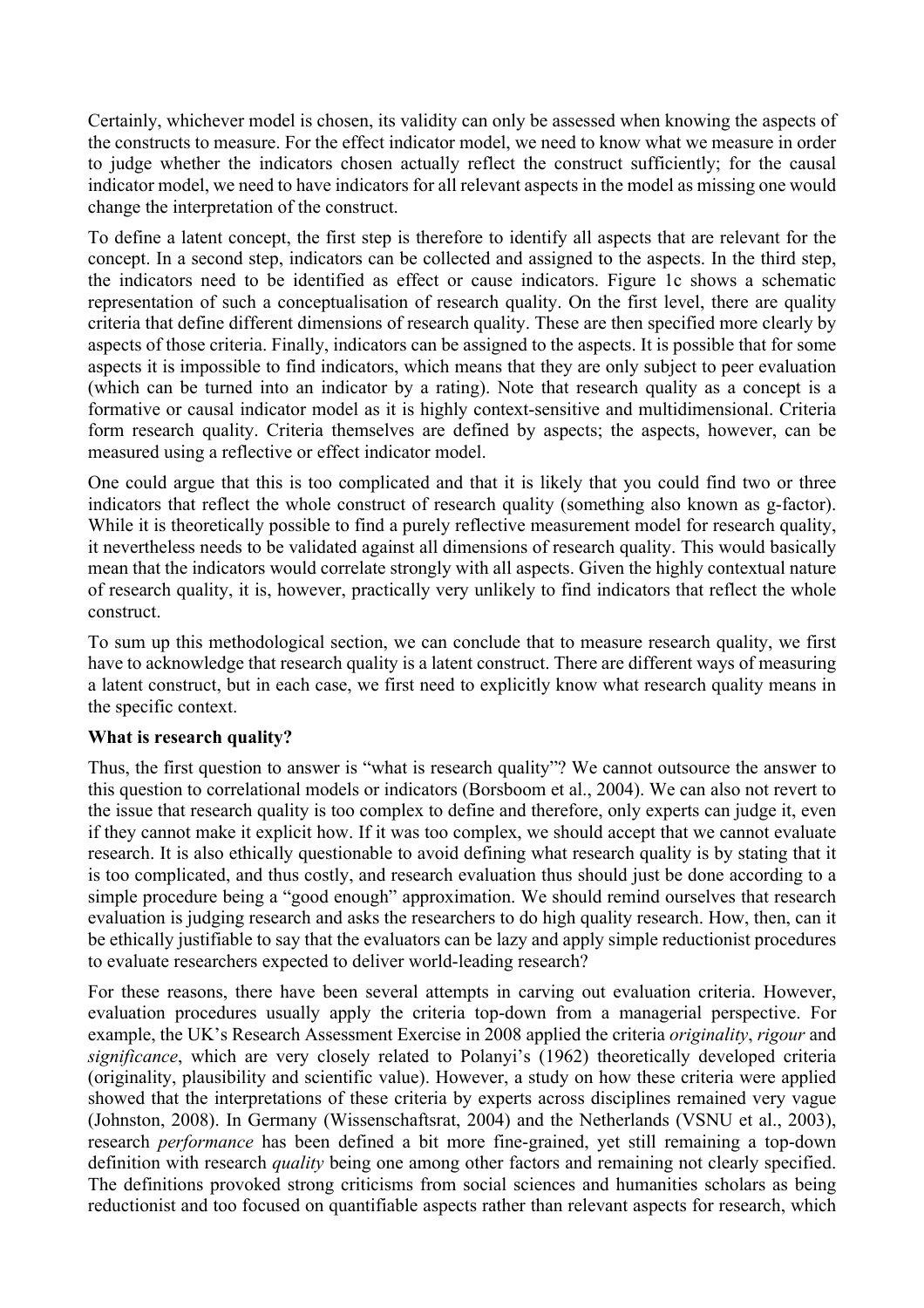led to several adaptations (Hornung et al., 2016; KNAW, 2011). This shows that a top-down definition of research quality (or performance) is difficult because prescribed criteria do not reflect research practices adequately and must remain vague to be adaptable to all kinds of disciplines. When evaluation procedures are at odds with what is considered as good research by the scholars or when important aspects of research quality are missing, negative steering effects are the likely result. If quality is difficult or impossible to define generally, notions of quality are relevant. An alternative would be to take a bottom-up approach and to start from the quality perceptions by the scholars, who can judge research quality best (Hemlin, 1993; LERU, 2012). This is relevant even from a policy point of view: If evaluation aims at improving research – and if this isn't the aim, why bother to evaluate in the first place (Hicks, 2012; Zacharewiczet al., 2018) – capturing the concept of research quality from the researchers' point of view is critical in understanding whether this goal is reached.

There are studies developing quality criteria empirically from how researchers understand or evaluate research (for a short overview, see Ochsner, 2020). From the 1960s to the 1980s, the focus of such studies was placed on what makes a good manuscript. The authors were interested in how editors and reviewers evaluate manuscripts, or how to best teach students how to write scientific articles (Chase, 1970; Frantz, 1968; Wolff, 1970). In the 1990s and 2000s, the studies expanded the scope of quality conceptions from journal articles to evaluation of research grants (Hartmann & Neidhardt, 1990) or evaluation of research in general (Hemlin, 1993) and investigating differences between epistemologically different disciplines (Guetzkow et al., 2004). In the 2010s, the focus shifted to measurement models, criticising that bibliometric approaches reduce research quality to the measurable aspects, proposing more detailed concepts of research quality (Bazeley, 2010; Hug et al., 2013). In recent years, attention has been drawn to how applicants for academic positions are evaluated (Hamann, 2019; Reymert et al., 2020; Van den Brink & Benschop, 2012). This evaluation situation is special in that it entails organisational criteria, such as specific nominations of a subfield or a research tradition. The candidates are also often seen within a specific cohort (Hamann, 2019). However, besides research quality, teaching, administrative tasks, social skills (as colleague and team leader) and language skills play a role (Reymert et al., 2020), informally even physical appearance and age-range (Van den Brink & Benschop, 2012), which makes these studies less relevant for the purpose of this chapter.

What can be learned from those studies is that research quality is multidimensional and context dependent. In a systematic review of such studies inductively developing quality criteria for manuscript and grant review, Hug et al. (2020) find that studies report more criteria for manuscript than for grant review (44 vs. 26 on average). But the number of criteria is high for both. They show that most studies examine medical and health sciences as well as social sciences and that no studies were identified for natural sciences and engineering. Hug and Aeschbach (2020) go a step further and summarise the quality criteria used in the studies on grant peer review identifying 15 evaluation criteria that can be applied to several entities of the object of evaluation leading to quite a complex system of evaluation criteria (for example, the quality criterion *rigour* can be applied to entities such as *theory*, *method* or *conclusions*). Using network analysis, they were able to further systematise the complex system into the broad themes *aims*, *means* and *outcomes* of research*.* Within the *aims*, the topic and research questions are evaluated according to the criteria *relevance* and *originality*. Regarding the *means*, two aspects are relevant: the research process and the project resources. The first can be evaluated using criteria such as *appropriateness*, *rigour*, or *clarity* with regard to entities such as theory, approach, methods. The second can be evaluated using the *feasibility* regarding resources or the research environment, while *traits*, *motivation* and *diversity* are criteria to evaluate the candidate. Finally, the *outcomes* can be evaluated using *relevance* and *originality* regarding the results (Hug & Aeschbach, 2020, p. 12).

Several studies identify a gap between quality criteria of scholars and those of policy makers and evaluators. Ochsner et al. (2012) show that many quality criteria commonly used in evaluations, such as productivity, recognition, societal impact, relevance, continuity are those least valued by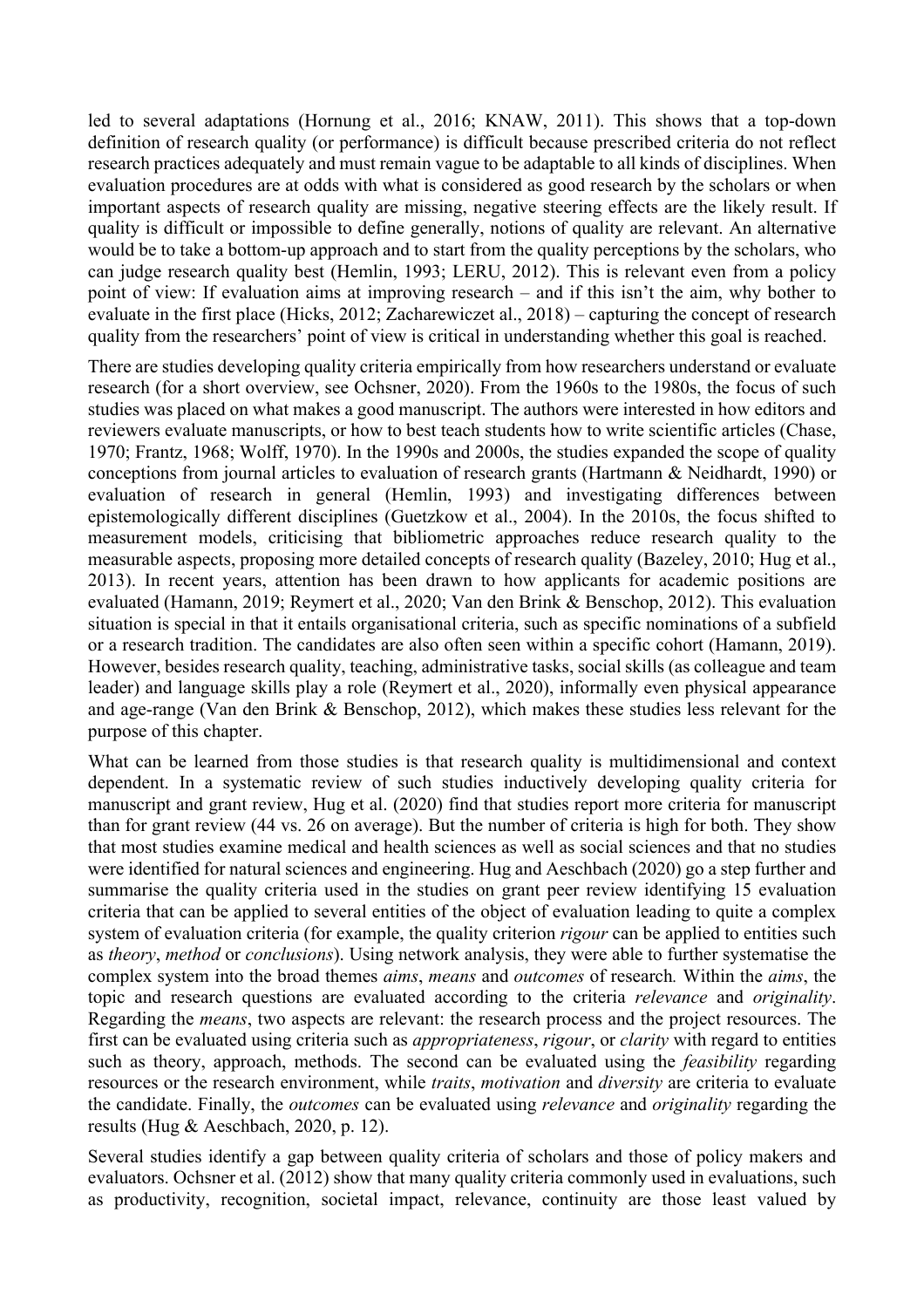humanities scholars. Wouters et al. (2014) identify a mismatch between what indicators used in evaluations measure and what researchers' work entails. Wouters (2017, p.109) later defines the "evaluation gap" as the phenomenon that "the criteria in assessments do not match the character or goals of the research under evaluation or the role that the researcher aims to play in society". Langfeldt et al. (2020) differentiate between Field-type (F-type) and Space-type (S-type) notions of quality. The first, F-type notions of quality, originate in the disciplines and are linked to the knowledge production practices in the field. They are "anchored in knowledge pools and/or conditions necessary to enhance these pools" (Langfeldt et al., 2020, p. 119). The second, S-type notions of quality, have their roots in the policy and funding spaces and are held by knowledgeable lay groups, such as policy makers, evaluators, scholars of other disciplines or university administrators. S-type notions of quality are "anchored in considerations exogenous to the field's specific knowledge pools" (Langfeldt et al., 2020, p. 119). The authors also emphasise that, historically, the social and economic contribution of science belong to this type.

Whereas the diagnosis of those studies is similar, they are quite different in nature. Wouters et al. (2014) identify that indicators cannot measure all relevant aspects of research and that interpretations of why an indicator is used might differ, Langfeldt et al. (2020) claim that there are different ideas of what is relevant, Ochsner et al. (2012), finally, point to the fact that indicators and criteria used most often in evaluations are not differentiating between better or less good research; or, in the terminology of Langfeldt et al. (2020), that if S-type criteria are implemented without reference to F-type criteria, they will most likely lead to "unintended" effects.

#### *Research quality in the social sciences*

As presented in the methodological section, to measure a latent construct such as research quality, we need a conceptual measurement model, consisting of quality criteria specified by potentially measurable aspects (see Figure 1c). Starting from the comprehensive study on general notions of research quality in the humanities that fulfils this requirement (Ochsner et al., 2014), Ochsner and Dokmanović (2017) refined the criteria catalogue to match social science research. The team consisting of scholars from sociology, psychology and law found that most criteria identified for the humanities might also apply to the social sciences. However, some adaptations had to be made. Some changes in wording were necessary, e.g., the aspect "stringent, comprehensible and convincing" was changed to "stringent, reproducible and convincing" to reflect the more quantitative nature of social sciences research. Some new aspects were introduced, for example "be bold to raise issues which are vital for the society" to reflect the potentially problematic relationship with politics and society, especially in countries with restricted scientific freedom. The criterion *impact and relation to society* was divided into *impact on society* and *relation to society*. This change drew from the result found in the humanities that there is a clear distinction between the two (Ochsner et al., 2013), but it was deemed even more important for the social sciences as social sciences research relates directly to the current society. Instead, the criterion *fostering cultural memory* was dropped to avoid confusion with the two criteria *relation to* or *impact on society* and because it seemed that fostering cultural memory is rather a humanities-specific criterion.

All in all, a criteria catalogue of 19 criteria further specified by 65 aspects resulted from the discussion (for the criteria see Table 1, for a full list of all aspects, see Table A1). The list of criteria was tested inviting all social scientists in Macedonia to rate the criteria (the response rate was 26%). We found that most criteria were relevant to Macedonian social scientists with the exception of *scholarly exchange* and *impact on society*.

The results again confirmed that there is a clear difference between *relation to society* and *impact on society* (Ochsner et al., 2013). The *relation to society* is considered important, i.e., addressing topics that the researchers perceive as important for society, vulgarising research results to communicate it to the public, and interacting with the profession linked to the discipline. However, *impact on society* is not considered a quality criterion for research, i.e., to address topics that the public perceives as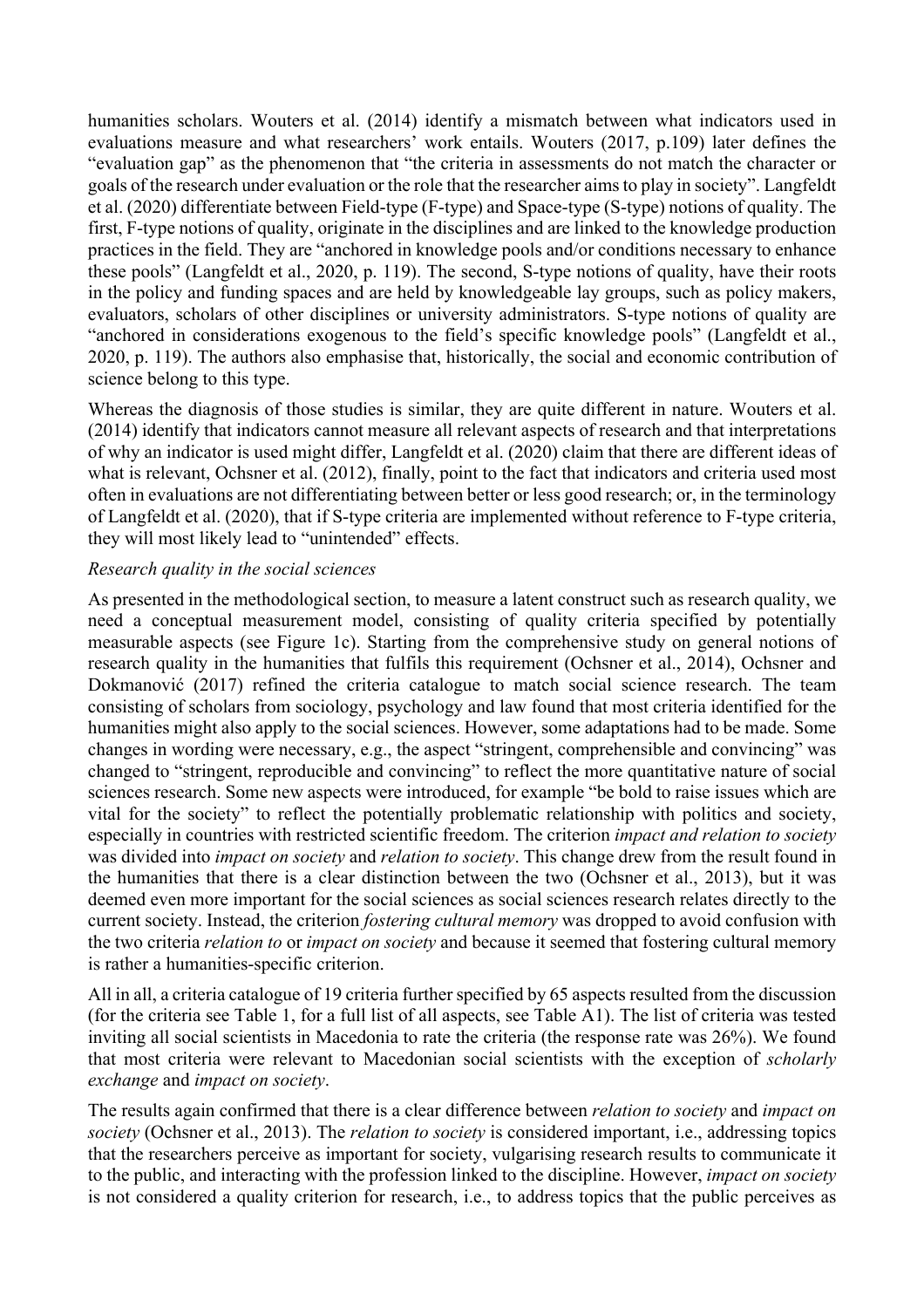important and to have an actual effect on the society. This might have to do with the fact that it is very difficult to ascribe impact to a specific research as pathways to impact are diverse (Muhonen et al., 2020) and research might even have negative impact if there is a too strong focus on achieving and proving such an impact (Derrick et al., 2018).

| 1. Scholarly exchange*      | 8. Impact on research<br>community        | 15. Scholarship, erudition                        |
|-----------------------------|-------------------------------------------|---------------------------------------------------|
| 2. Innovation, originality  | 9. Relation to society                    | 16. Passion, enthusiasm                           |
| 3. Productivity             | 10. Impact on society*                    | 17. Vision of future research                     |
| 4. Rigour                   | 11. Variety of research                   | 18. Connection between                            |
| 5. Recognition              | 12. Connection to other<br>research       | research and teaching,<br>scholarship of teaching |
| 6. Reflection, criticism    | 13. Openness towards ideas<br>and persons | 19. Relevance                                     |
| 7. Continuity, continuation | 14. Self-management,<br>independence      |                                                   |

Table 1. Criteria for research quality in the social sciences

*Note.* Criteria consist of 65 aspects. If all aspects of a criterion did not reach consensus, i.e. more than ten per cent of the scholars disagreed that the aspect can be used to adequately assess research, the criteria is considered not having reached consensus and is marked with a star (\*).

This section has shown that research quality is indeed multidimensional and that different evaluation situations ask for different quality criteria. If research quality is to be measured, it has first to be defined according to the evaluation situation. Only in the next step, indicators can be assigned to the relevant quality criteria and aspects.

#### **Measuring research quality**

Having a clear idea on what research quality means in a specific context, i.e. selecting the relevant quality criteria and aspects (see Figure 1c), we can attempt to measure it. Ochsner et al. (2014) followed such an approach for the construct "institutional research evaluation of experienced researchers in the humanities". They identified 19 quality criteria specified by 70 aspects (Hug et al., 2013). In an encompassing literature research covering scientific and grey literature as well as evaluation protocols and a survey, Ochsner et al. (2012) identified such a large number of indicators potentially applicable to this construct that they aggregated them into 62 indicator groups. They assigned them to the aspects and criteria and found that 50% of the aspects that have reached a broad consensus among the humanities scholars cannot be measured quantitatively. More importantly, those indicators that are commonly used in evaluation procedures, such as citations, third-party funding, prizes, transfer to economy or society, measure exactly those criteria that were judged least important by the scholars, with the exception of two criteria, showing the "evaluation gap" mentioned above. Ochsner and Dokmanović (2017) identified this gap also for the social sciences, however to a somewhat less pronounced degree. It is thus no surprise that researchers identified a number of negative steering effects of the application of quantitative research assessments (De Rijcke et al., 2016).

Whereas it is most important to start from the scholars' notions of quality in order to reduce the risk for negative steering effects, very often other stakeholders' notions of quality also play a role. For example, in an institutional evaluation, the institution's mission becomes relevant; or for a certain funder, the effect regarding its statutory purpose is important. In fact, with the rising importance attributed to societal impact, the term "stakeholders" is often used but has mainly been reduced to actors in economy and the public (Spaapen et al., 2007). However, given the early meaning of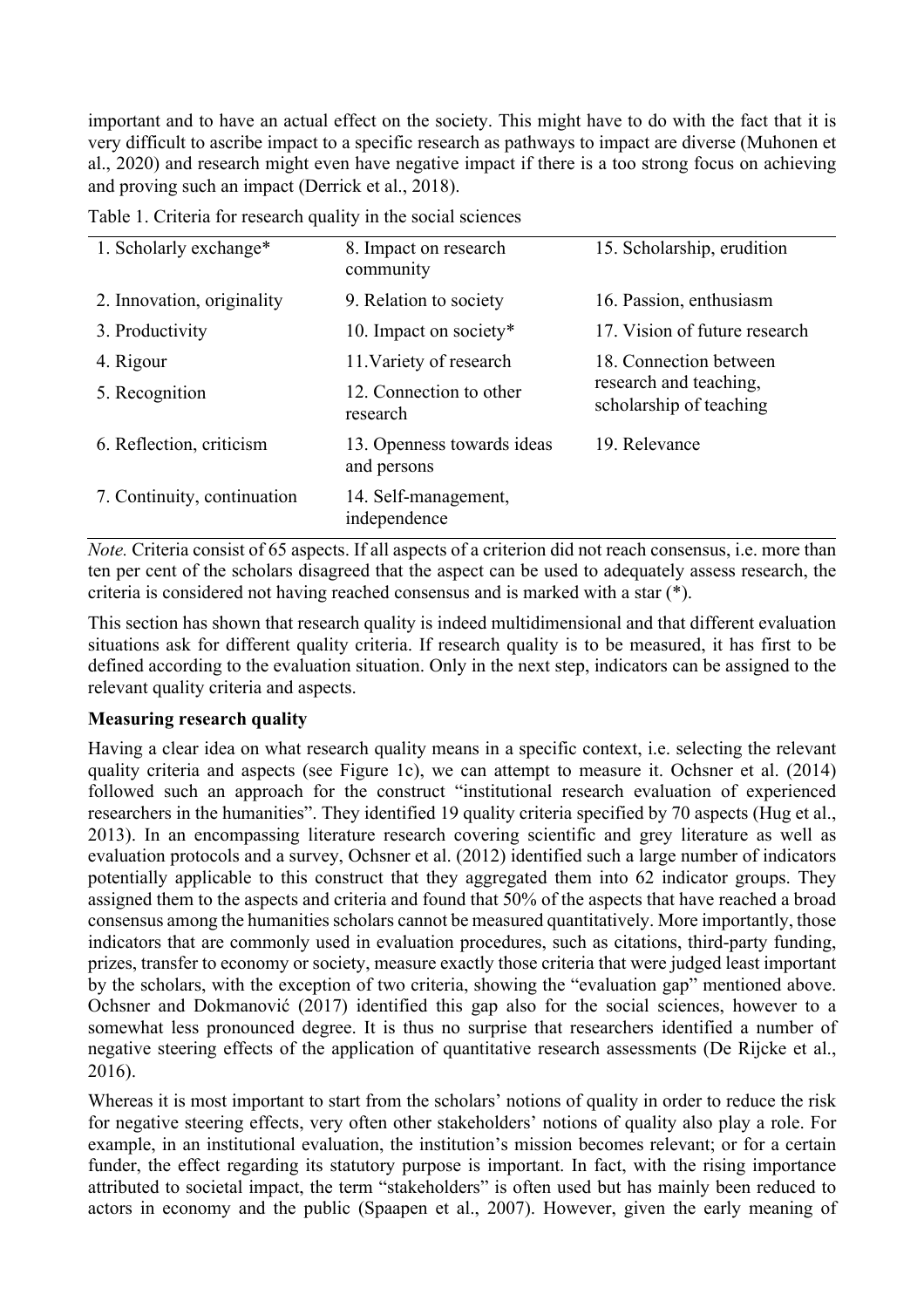stakeholder as reconstructed by Freeman and Reed (1983, p. 91), even the narrow definition includes "any identifiable group or individual on which the organization is dependent for its continued survival". Thus, a limited understanding of stakeholder as (some vaguely defined) external groups is problematic because it covers the interests at play of several groups involved in evaluation, such as the evaluators, data providers, science policy makers and, importantly, the scholars. Ochsner et al. (2020) identify four types of stakeholders: research production; research consumption and use; research policy and administration; and evaluation services. Each of the four groups contains many interest groups. While this does not mean that all possible stakeholders' notions of quality must be included in each evaluation situation, it helps identifying the relevant stakeholders and also possibly identifying where some hidden interests come into play, such as commercial interests of data providers.

Applying a rigid modelling approach and starting from the scholars' notions of quality does not mean that the notions of quality of other stakeholders are ignored. Quite the opposite. They can be made explicit and be integrated into the catalogue of criteria. The advantage of such an approach is that it becomes explicit what are the notions of quality of the different stakeholders, thus attributing value to different points of views while still staying true to the actual purpose of evaluation: identifying quality of research.

For example, while science policy makers prefer criteria like internationality, interdisciplinarity and impact on society, these are not seen as quality criteria for research by scholars as it exists bad international, interdisciplinary research just as it exists good national and disciplinary research (Ochsner et al., 2013 for the humanities and Table A1 in the appendix for the social sciences). These are thus not really *quality* criteria but rather *policy* priorities, valorising some types of research more than others. Disguising them as quality criteria might lead to communication problems and unacceptance among scholars. Nevertheless, they surely can be a legitimate part of an evaluation procedure. However, they have to be applied *on top* of quality criteria, i.e., first, the quality needs to be assured and then, those policy criteria might further select research.

To sum up, measuring research quality in a context-dependent way is possible and feasible. Being explicit about criteria applied in an evaluation, differentiated by stakeholders, enhances not only the validity of the measure but also its transparency and the communication during the evaluation process.

## **Critical discussions of the approach**

Research quality is a concept regarding a social issue. It is logical, then, to apply social science methodology to capture it. Even more so, as previous methods have proven to be inadequate or problematic (De Rijcke et al., 2016). Why is this approach so rarely applied? There are several arguments brought forward by evaluators and bibliometricians to counter such a model-based approach. First, it is considered too complicated; second, bibliometric approaches might not work on the individual level but they work on the aggregate level; third, there are two sorts of conflicting quality criteria, F-type (researchers) and S-type (policy makers); fourth, context-specific concepts lack comparability; fifth, there is a difference between identifying quality (i.e. criteria-based evaluation) versus excellence (i.e., indicator-based, comparative evaluation); sixth, epistemic traditions in a discipline guide evaluation and this approach applies only to few disciplines, like the humanities. In the following, I will address these criticisms (or rather defences of the status quo) and show why the complexity is an advantage rather than a disadvantage.

First, the argument that such an approach is not practical as it is too complicated, counters ethical expectations to the profession of evaluators. If evaluation is judging which research is of high quality and which is not, probably having financial or even personal consequences, it is difficult to say that evaluators themselves do not need to apply a rigorous procedure. If all research is only legitimised if it is of outstanding quality, its evaluation needs to be precise enough as well to meet such a goal: to identify high quality. Ethical aspects of research evaluation are still under-researched and certainly not considered enough in practice (Biagetti et al., 2020).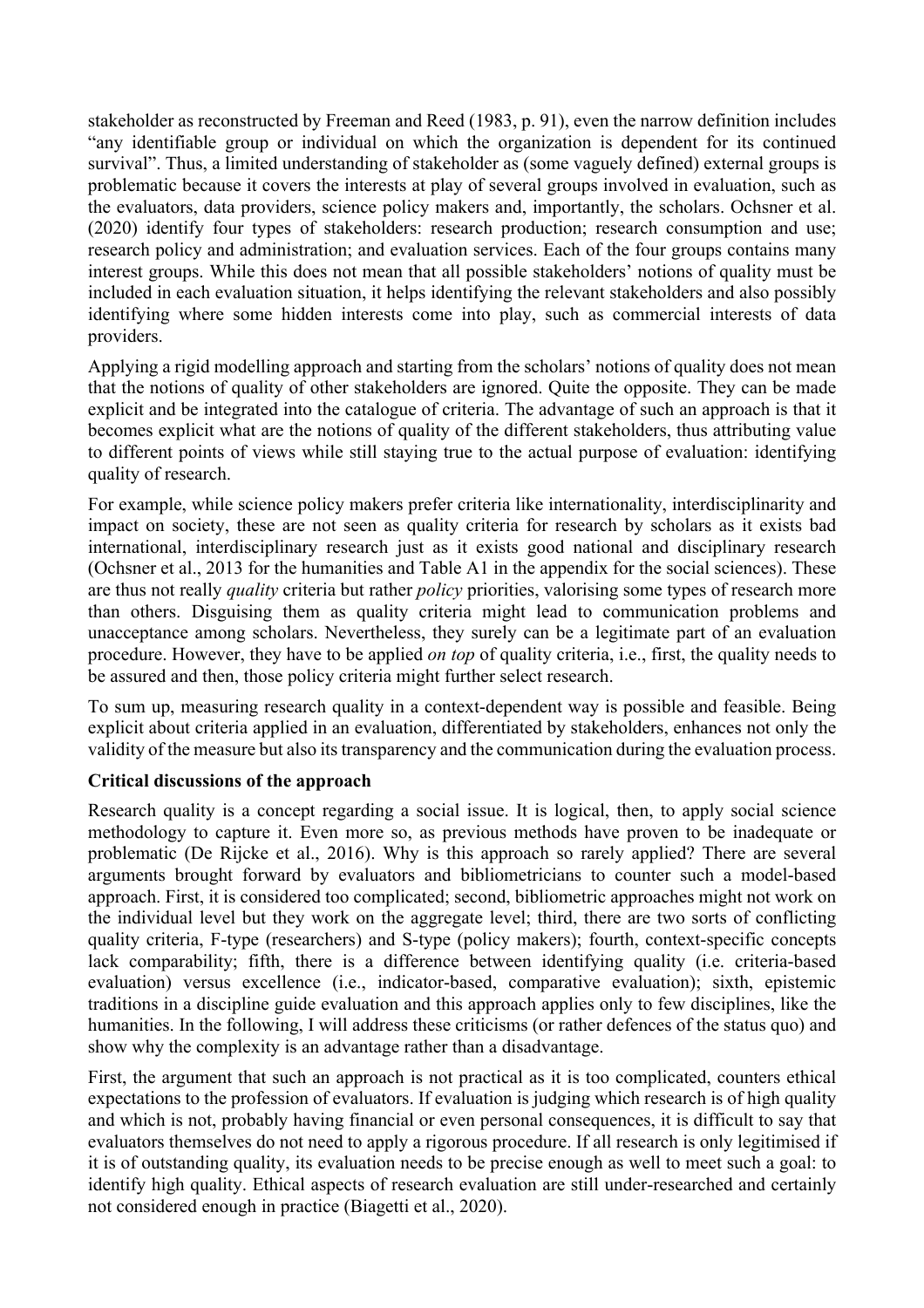Second, bibliometricians often argue that research metrics should not be applied on the individual level but that they work well on the aggregate level (Mittermaier, 2021; Russel & Rousseau, 2009). However, a proof why an invalid measure on the individual level would become valid by aggregation is still missing. A simple example shows that aggregation will not make a flawed indicator valid. If in an election, only half of the votes are counted for female candidates while for men, all votes are counted, the vote counts are not valid on the individual level. But if we aggregate from the individual to the party level, or from community to country level, the election results will still be biased, women will get less candidates elected and parties with more female candidates will get less seats. In other words, and with an example for evaluation, if social science research is not well represented in a data base like Web of Science (Van Leeuwen, 2013), aggregation of citation counts per field to the country level will still not validly represent how social science research relates to natural science research across countries. The aggregated citation count for social science is simply biased as the source is already biased.

Third, it is often argued that there are different quality perceptions between scholars and policy makers and their notions of quality are conflicting. Therefore, they must be separated into so-called F-type (field) and S-type (space) quality criteria (Langfeldt et al., 2020). While it is important to acknowledge the different interests and notions of quality, the juxtaposition comes with the risk of claiming that S-type criteria are important in evaluations as it is about policy or allocating scarce resources, not about what is considered interesting in the field. This is a dangerous misconception. Ftype and S-type notions of quality are not independent of each other. To achieve S-type quality, Ftype quality needs to be assured, the goal of any evaluation is finally to improve research; low-Ftype-quality research will not lead to high S-type quality. Therefore, the model suggested here does not juxtapose the two but rather emphasises that there are different ideas of what good research is. It is all about the communication between different stakeholders (and not just two!), but at the core, there is always F-type research quality as it is the fundament of any quality concept; S-type notions of quality are legitimate, yet not alternatives but complementary to F-type criteria. S-type notions of quality need to be translated, so that they become internalised by researchers. When S-type notions of quality cannot be translated into F-type criteria, they are political or societal and are thus not quality criteria but other aspects of research that are relevant, *on top* of the quality of research. Their evaluation is not a question of quality but a political negotiation.

Fourth, one critique is that if research quality is defined in a context-specific way, results of evaluations cannot be compared. However, what is the use in comparing across evaluations? Any evaluation has its own goal. We can compare different units according to the goal "world-leading basic research in nursing". Compared regarding another goal, say "provide the region's hospitals with applied knowledge and trained specialists", the result of a comparison of the same two units might be very different. Both comparisons, if made explicitly for these goals might be perfectly valid even if the outcome is the opposite. However, comparing the institutions according to a third goal not relevant to either question, say "visibility in rankings", would make the result invalid regarding the first two questions. Being context-specific does not mean that comparison becomes impossible, rather, it gives meaning to the comparison. Dahler-Larsen's (2012) seminal work provides detailed explanations of this issue.

Fifth, it is often argued that there is a difference in judging quality comparatively, putting forward the notion of excellence, versus judging quality criteria-based, focusing on notions of quality. It is argued that, on the one hand, it might be that the selection processes at universities work well, and only good research is produced. Still, some research is better, outstanding or excellent. For such purposes, we do not need to be aware of all criteria but are interested in comparing quantitatively the performance according to bibliometric and scientometric indicators. On the other hand, if we want to judge whether a research article can be published or a degree awarded or not, quality criteria need to be applied to identify whether the research fulfils scientific standards. While this difference is indeed relevant because they represent two very different evaluation situations, the question arises what then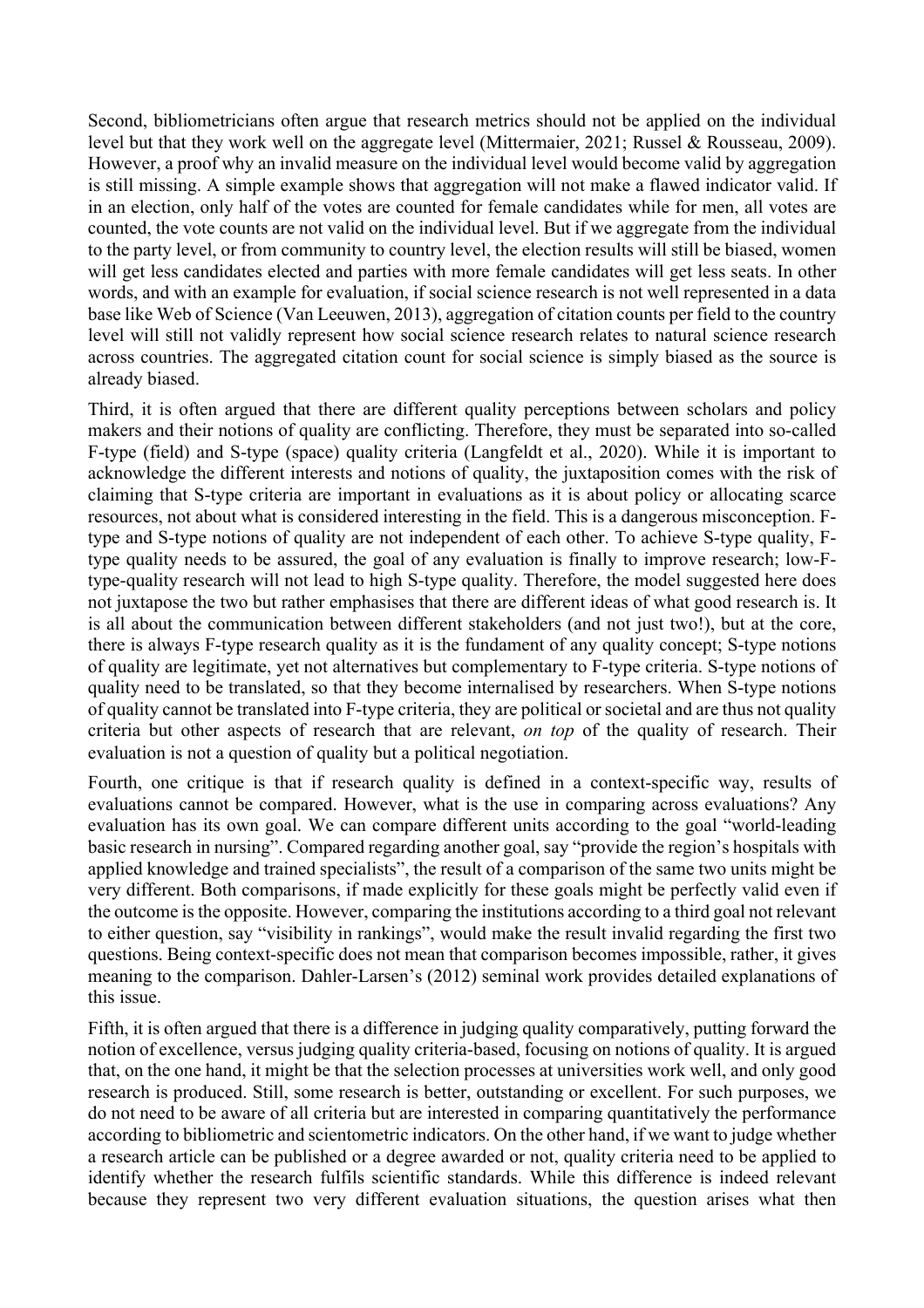excellence means if the indicators used to identify excellence are not validated, i.e. are not representing research quality? If we think that soccer is a team sport and that a good player needs to be able to read the game, have team spirit, communicate well on the field, handle the ball well etc., we could argue that in the highest league, there are only good players, so to identify the most excellent players, we cannot use complicated measures but take the time a player is in ball contact, as dribbling is an important skill and being in ball contact means being in control. Would that measure help us to identify the most excellent players? And what would be the consequences for the team sport if the best players would be selected according to this indicator? Obviously, to identify excellence among the good, we still need to know explicitly what is "better" and validate our measure against this concept.

Finally, there is the argument that different disciplines follow different epistemic patterns, i.e. how they produce valid knowledge. Therefore, their evaluation should differ according to these epistemic foundations of the disciplines (Bonaccorsi, 2018). Indeed, this is crucial regarding the fact how one can measure certain aspects of research quality, because the epistemic traditions guide publication and dissemination practices and, therefore, indicators need to reflect such differences. For example, if in philosophy complex issues are described using long, encompassing arguments in books, and relevant findings are published in such books, an evaluation based only on citations from journal articles will miss the most important sources of citations and hence not produce valid results. However, one cannot go as far as turn the argument around: natural sciences "measure" their objects and therefore use data-driven quantitative measurements to produce knowledge, consequently, research evaluation needs to be data-driven and quantitative to be valid (Bonaccorsi in this volume). Similarly, economics and psychology adopted the methods from the natural sciences and use mainly empirical results and communicate more in articles than in books, and therefore, the argument is that their research can be evaluated as is done in the natural sciences. If this was so, in fact, one should follow the argument to the end and claim that if research evaluation needs to use the logic of the object to evaluate it, then, this should be true for the research methods applied in the disciplines as well: regarding natural sciences, the object is nature, nature uses random trial and error processes in a survival of the fittest model. Therefore, natural sciences should not use logic and mathematics to study nature but should generate erratically random laws and look which laws survive the longest. Or economics studies economic principles, thus economic research should follow economic goals: the research result receiving the highest price on the market will be the truest. Obviously, this is nonsensical as the method should not reflect the methods used by the object of inquiry but should be the best methods to answer the research question in the field. Related to this chapter's topic on research quality in the social sciences, we cannot argue that just because economics mimic natural science methods, we can use the same evaluation procedures as are used for the natural sciences, while anthropology not mimicking natural sciences needs another approach. Economics are rarely describing ahistorical law-like phenomena and are just as locally oriented as anthropology (or even more so); it is crucial for economics to include those aspects into the evaluation procedure just as in anthropology. Furthermore, there is no prove that bibliometrics is a valid tool for evaluating research in the natural sciences. Rather, the evaluation of research is a social phenomenon whether natural sciences or social sciences are evaluated and has its own epistemic principles. Therefore, the methods applied in research evaluation need to be able to capture social phenomena; they must, of course, respect the particularities of the fields, such as different epistemic traditions.

These points show that the complexity and context-specificity is a strong advantage of the approach presented above. It makes visible the complexity of research and makes it possible to address the diversity of situations research evaluation has to take into account.

#### **Conclusion: Identifying research quality in the social sciences in practice**

The evaluation of research is a practice related to social sciences. Identifying research quality as a major goal of research evaluation therefore needs to follow social sciences methodology. Research quality is a complex, latent construct, i.e. it cannot be directly observed. Furthermore, it is subject to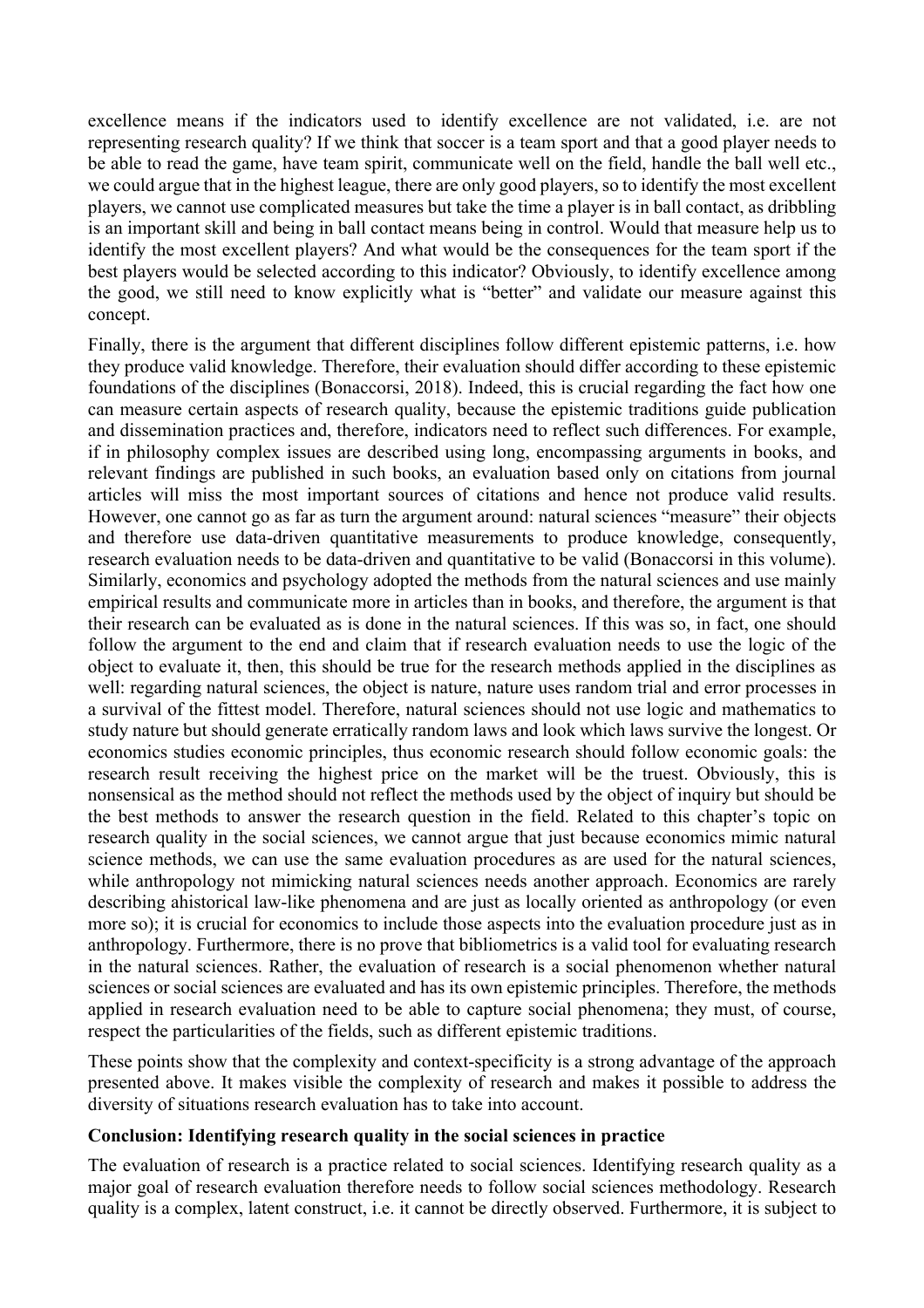context: There is no absolute research quality, but the quality can differ between regions, across time and evaluation situations. We have seen that both current practices, using either a quantitative approach, such as bibliometrics or scientometrics, or peer review come with validity issues as they conceptualise the construct as a reflective model when a formative model should be applied.

In this chapter, I suggest thinking of research quality as a higher-order formative construct, that is composed of its relevant dimensions (see Figure 1c). Following the terminology of Hug et al. (2013), research quality is defined by a set of quality criteria (dimensions) that can be further specified by aspects (measurable units), for which then indicators can be identified. Some of the aspects will not be open to quantitative measurement but can only be judged by experts.

The aim of any research evaluation is to improve research quality or to select the best from less worthwhile research (Hicks, 2012). It is therefore crucial to start the conceptualisation of research quality with the scholars' notions of quality as the evaluation will feed back on their research activities. There are several studies that identify scholars' notions of research quality in the social sciences for several evaluation situations (see for overviews Hug et al., 2020; Hug & Aeschbach, 2020). However, there are many stakeholders involved in research (Langfeldt et al., 2020). Therefore, the notions of quality of the relevant stakeholders need to be taken into account (Ochsner et al., 2020). Besides notions of quality, stakeholders might bring in other concepts relevant to the endeavour of research, such as internationality, interdisciplinarity or societal relevance. These concepts are orthogonal to research quality (local research can be just as good as international research can be bad) and should be evaluated separately<sup>2</sup>.

After having defined the concept by explicating quality criteria and aspects, indicators can be identified that can inform about the aspects of research quality. For some aspects, no indicators will be found.

Finally, experts can judge each aspect of research quality separately, taking into account information of indicators if available. It is important, that experts rate each aspect separately. Thus, it can be assured that for each object of evaluation, the same weighting of the different aspects is used (Thorngate et al., 2009).

While such an approach seems to be complicated, it has a number of advantages: It is centred around the scholars' notions of quality and thus focuses on what is the ultimate goal of evaluation: judging the quality of research. However, it adds notions of quality of other stakeholders, makes them explicit and puts them in relation to the scholars' notions of quality. This enhances communication, reduces the risk of boycott or negative steering effects and makes the political dimension of evaluation explicit. The last point is crucial as evaluation is "inherently political. It aspires to help democracy work" (Dahler-Larsen, 2012, p. 234) through social sense making. Making the notions of quality in an evaluation exercise explicit is thus a legitimizing and democratic act.

## **Acknowledgements**

<sup>&</sup>lt;sup>2</sup> Note that some aspects of internationality and interdisciplinarity do form aspects of research quality. For example, research using interdisciplinary sources is usually considered more complete than research not taking them into account – while still being disciplinary research as such. The same holds for international sources. These are aspects of scholarly exchange or connection to existing research. What is not part of research quality is interdisciplinary or international research in terms of the nature of the research (or the topic): research is not of high quality just because the research team consists of persons from several countries or disciplines or because the topic is on an international level rather than a local one.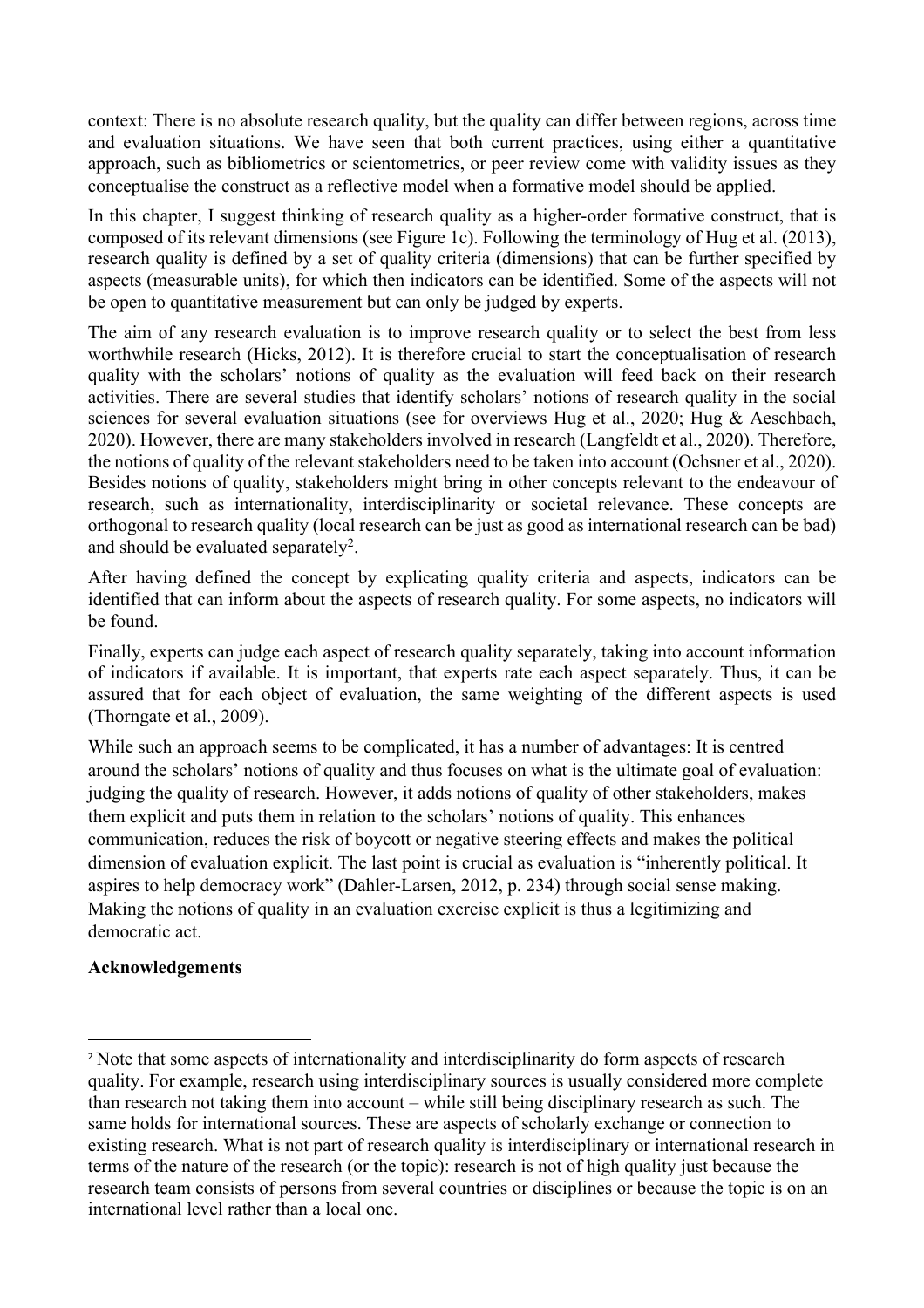This chapter draws on the work from the author's work with Hans-Dieter Daniel and Sven E. Hug and from the COST Action CA 15137 'European Network for Research Evaluation in the SSH (ENRESSH)'. The author would like to express gratitude for all discussions on research quality with the members of these projects but remains solely responsible for the content of this chapter. The adaptation of the quality criteria to the social sciences and the survey presented in this chapter were conducted by Mišo Dokmanović and Michael Ochsner during a Short Term Scientific Mission of the COST Action CA 15137 'European Network for Research Evaluation in the SSH (ENRESSH)'. Sven E. Hug contributed to the discussions on the adaptation.

#### **References**

- Bazeley, P. (2010). Conceptualising research performance. *Studies in Higher Education, 35*(8), 889-903. http://doi.org/10.1080/03075070903348404w
- Biagetti, M. T., Gedutis, A., & Ma, L. (2020). Ethical Theories in Research Evaluation: An Exploratory Approach. *Scholarly Assessment Reports, 2*(1), Article 11. http://doi.org/10.29024/sar.19
- Bollen, K. A., & Lennox, R. (1991). Conventional wisdom on measurement: A structural equation perspective. *Psychological Bulletin, 110*(2), 305-314. http://doi.org/10.1037/0033- 2909.110.2.305
- Bonaccorsi, A. (2018). Towards an Epistemic Approach to Evaluation in SSH. In A. Bonaccorsi (Ed.), *The evaluation of research in social sciences and humanities: Lessons from the Italian experience* (pp. 1-29). Springer. http://doi.org/10.1007/978-3-319-68554-0\_1
- Bornmann, L. (2011). Scientific peer review. *Annual Review of Information Science and Technology, 45*(1), 197-245. http://doi.org/10.1002/aris.2011.1440450112
- Bornmann, L., & Daniel, H. D. (2008). What do citation counts measure? A review of studies on citing behavior. *Journal of Documentation, 64*(1), 45-80.
- Bornmann, L., & Haunschild, R. (2018). Allegation of scientific misconduct increases Twitter attention. *Scientometrics, 115*(2), 1097-1100. https://doi.org/10.1007/s11192-018-2698-6
- Borsboom, D., Mellenbergh, G. J., & Van Heerden, J. (2004). The Concept of Validity. *Psychological Review, 111*(4), 1061-1071. http://doi.org/10.1037/0033-295X.111.4.1061
- Chase, J. M. (1970). Normative Criteria for Scientific Publication. *The American Sociologist, 5*(1), 262-265. https://www.jstor.org/stable/27701631?seq=1

Dahler-Larsen, P. (2012). *The evaluation society*. Stanford University Press.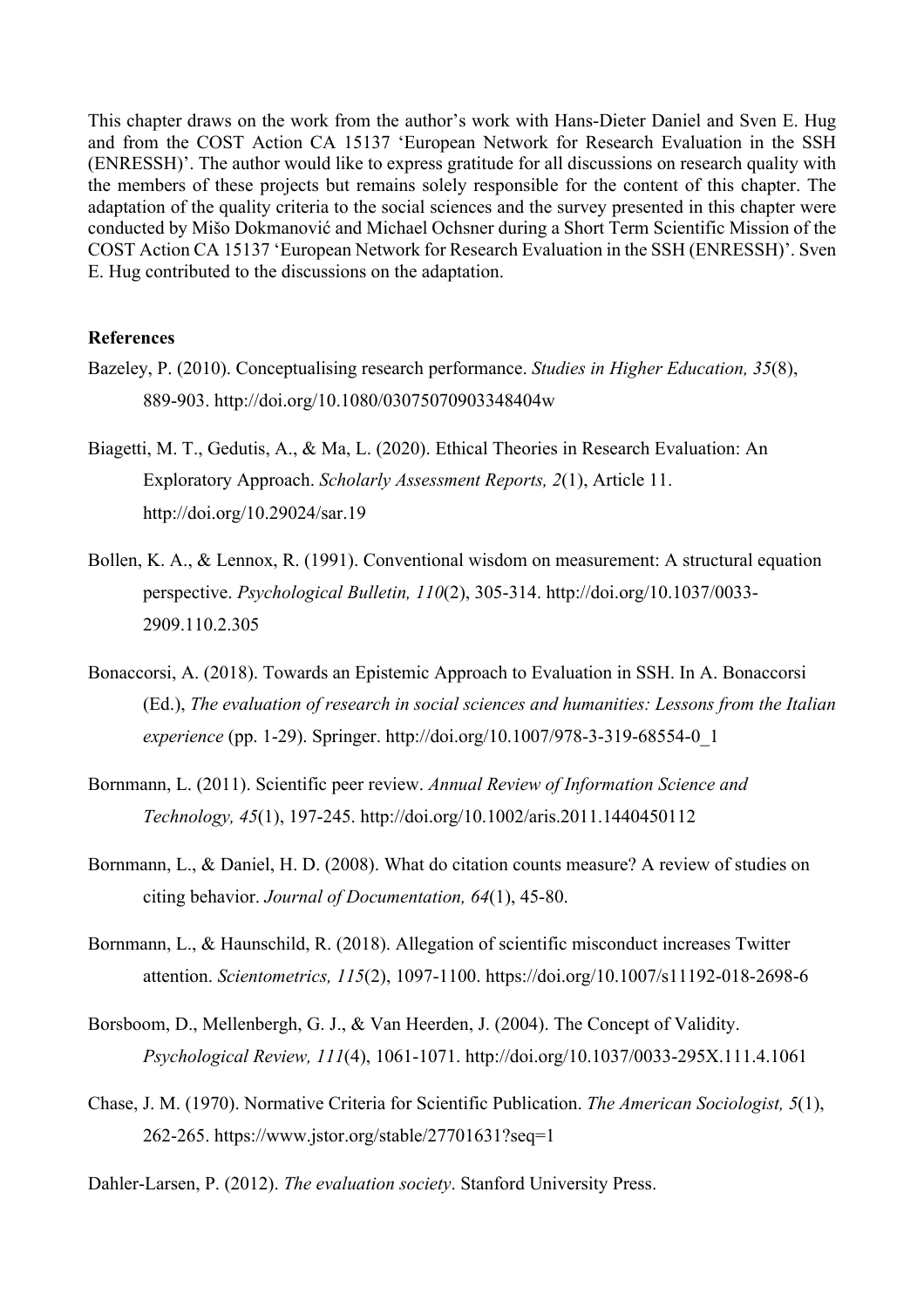- De Rijcke, S., Wouters, P. F., Rushforth, A. D., Franssen, T. P., & Hammarfelt, B. (2016). Evaluation practices and effects of indicator use: A literature review. *Research Evaluation, 25*(2), 161-169. http://doi.org/10.1093/reseval/rvv038
- Derrick, G., Faria, R., Benneworth, P., Budtz-Petersen, D., & Sivertsen, G. (2018). Towards characterizing negative impact: Introducing Grimpact. In R. Costas, T. P. Franssen, & A. Yegros-Yegros (Eds.), *STI 2018 Conference Proceedings* (pp. 1199-1213). CWTS.
- Diamantopoulos, A., Riefler, P., & Roth, K. P. (2008). Advancing formative measurement models. *Journal of Business Research, 61*(12), 1203-1218. http://doi.org/10.1016/j.jbusres.2008.01.009
- Fornell, C., & Bookstein, F. L. (1982). Two Structural Equation Models: LISREL and PLS Applied to Consumer Exit-Voice Theory. *Journal of Marketing Research, 19*(4), 440-452. http://doi.org/10.1177/002224378201900406
- Frantz, T. T. (1968). Criteria for publishable manuscripts. *Personnel and Guidance Journal, 47*(4), 384-386.
- Freeman, R. E., & Reed, D. L. (1983). Stockholders and stakeholders: A new perspective on corporate governance. *California Management Review, 25*(3), 88–106.
- Gozlan, C. (2016). Les sciences humaines et sociales face aux standards d'évaluation de la qualité académique. *Sociologie, 7*(3), 261-280. http://doi.org/10.3917/socio.073.0261
- Guetzkow, J., Lamont, M., & Mallard, G. (2004). What is Originality in the Humanities and the Social Sciences? *American Sociological Review, 69*(2), 190-212. http://doi.org/10.1177/000312240406900203
- Gumpenberger, C., Glänzel, W., & Gorraiz, J. (2016). The ecstasy and the agony of the altmetric score. *Scientometrics, 108*(2), 977-982. http://doi.org/10.1007/s11192-016-1991-5
- Hamann, J. (2019). The making of professors: Assessment and recognition in academic recruitment. *Social Studies of Science, 49*(6), 919-941. http://doi.org/10.1177/0306312719880017
- Hartmann, I., & Neidhardt, F. (1990). Peer review at the Deutsche Forschungsgemeinschaft. *Scientometrics, 19*(5-6), 419-425.
- Hemlin, S. (1993). Scientific quality in the eyes of the scientist: A questionnaire study. *Scientometrics, 27*(1), 3-18.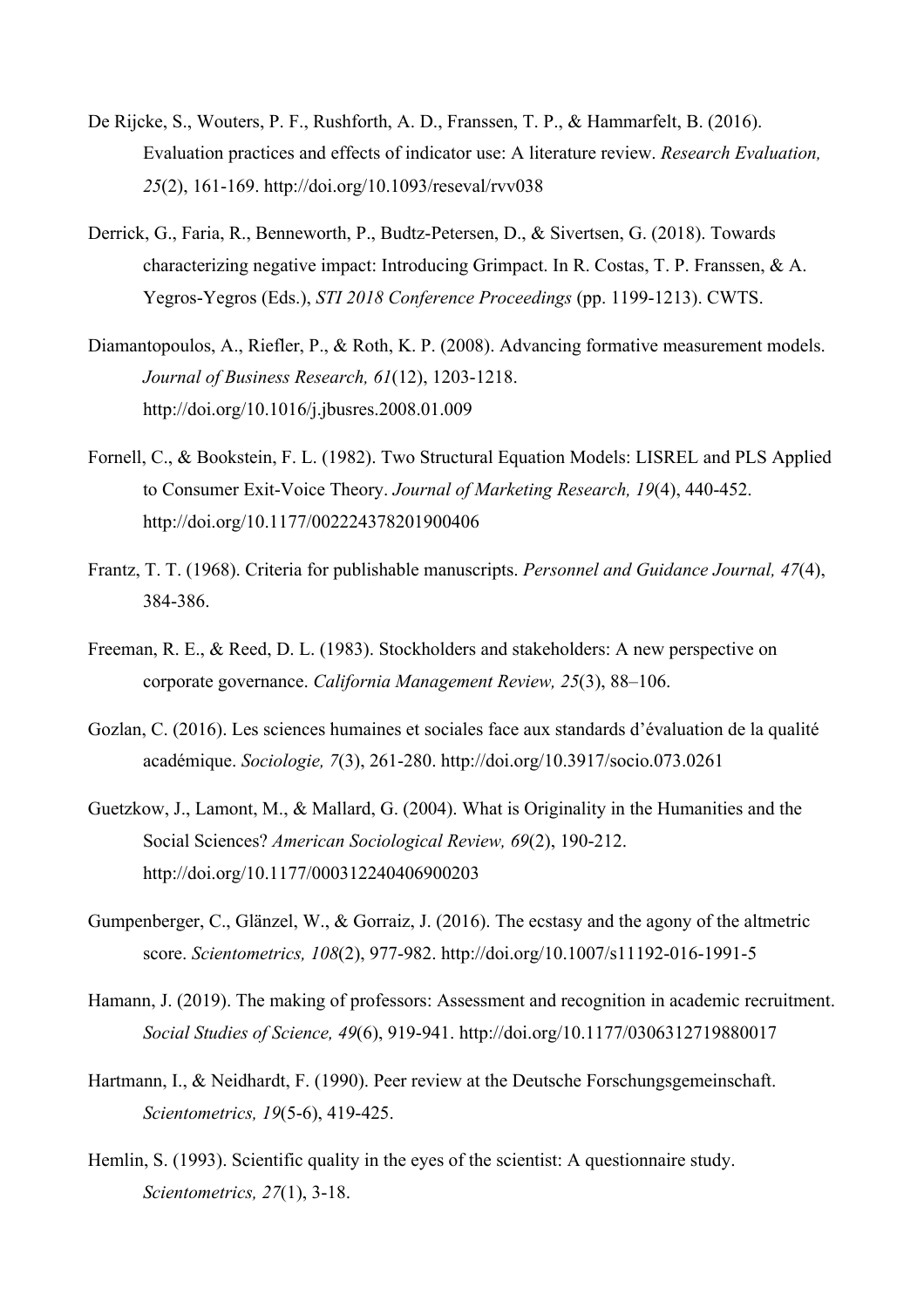- Hicks, D. (2012). Performance-based university research funding systems. *Research Policy, 41*(2), 251-261. http://doi.org/10.1016/j.respol.2011.09.007
- Hornung, A., Khlavna, V., & Korte, B. (2016). Research Rating Anglistik/Amerikanistik of the German Council of Science and Humanities. In M. Ochsner, S. E. Hug, & H.-D. Daniel (Eds.), *Research assessment in the humanities. Towards criteria and procedures* (pp. 219– 233). Springer. http://doi.org/10.1007/978-3-319-29016-4\_17
- Hug, S. E., & Aeschbach, M. (2020). Criteria for assessing grant applications: A systematic review. *Palgrave Communications, 6*, Article 37. http://doi.org/10.1057/s41599-020-0412-9
- Hug, S. E., Hołowiecki, M., Ma, L., Aeschbach, M., & Ochsner, M. (2020). Practices of peer review in the SSH I: A systematic review of peer review criteria. In M. Ochsner, N. Kancewicz-Hoffman, M. Hołowiecki, & J. Holm (Eds.), *Overview of peer review practices in the SSH* (pp. 61-66)*.* ENRESSH. https://dx.doi.org/10.6084/m9.figshare.12032589
- Hug, S. E., Ochsner, M., & Daniel, H. D. (2013). Criteria for assessing research quality in the humanities: A Delphi study among scholars of English literature, German literature and art history. *Research Evaluation, 22*(5), 369-383. http://doi.org/10.1093/reseval/rvt008
- Jarvis, C. B., MacKenzie, S. B., & Podsakoff, P. M. (2003). A Critical Review of Construct Indicators and Measurement Model Misspecification in Marketing and Consumer Research. *Journal of Consumer Research, 30*(2), 199-218. http://doi.org/10.1086/376806
- Johnston, R. (2008). On Structuring Subjective Judgements: Originality, Significance and Rigour in RAE2008. *Higher Education Quarterly, 62*(1-2), 120-147. http://doi.org/10.1111/j.1468- 2273.2008.00378.x
- Kelley, T. L. (1927). *Interpretation of educational measurements*. World Book.
- KNAW. (2011). *Quality Indicators for Research in the Humanities*. Royal Netherlands Academy of Arts and Sciences.
- Lamont, M. (2009). *How professors think: Inside the curious world of academic judgment*. Harvard University Press.
- Lanamäki, A., Ahmad, M. U., & Ochsner, M. (2019). *Any publicity good publicity? The effect of satirical bias on Twitter and the Altmetrics Attention Score* [Conference presentation]. Book of abstracts of the 3rd RESSH Conference, Valencia, Spain. https://ressh2019.webs.upv.es/wp-content/uploads/2019/10/ressh\_2019\_paper\_40.pdf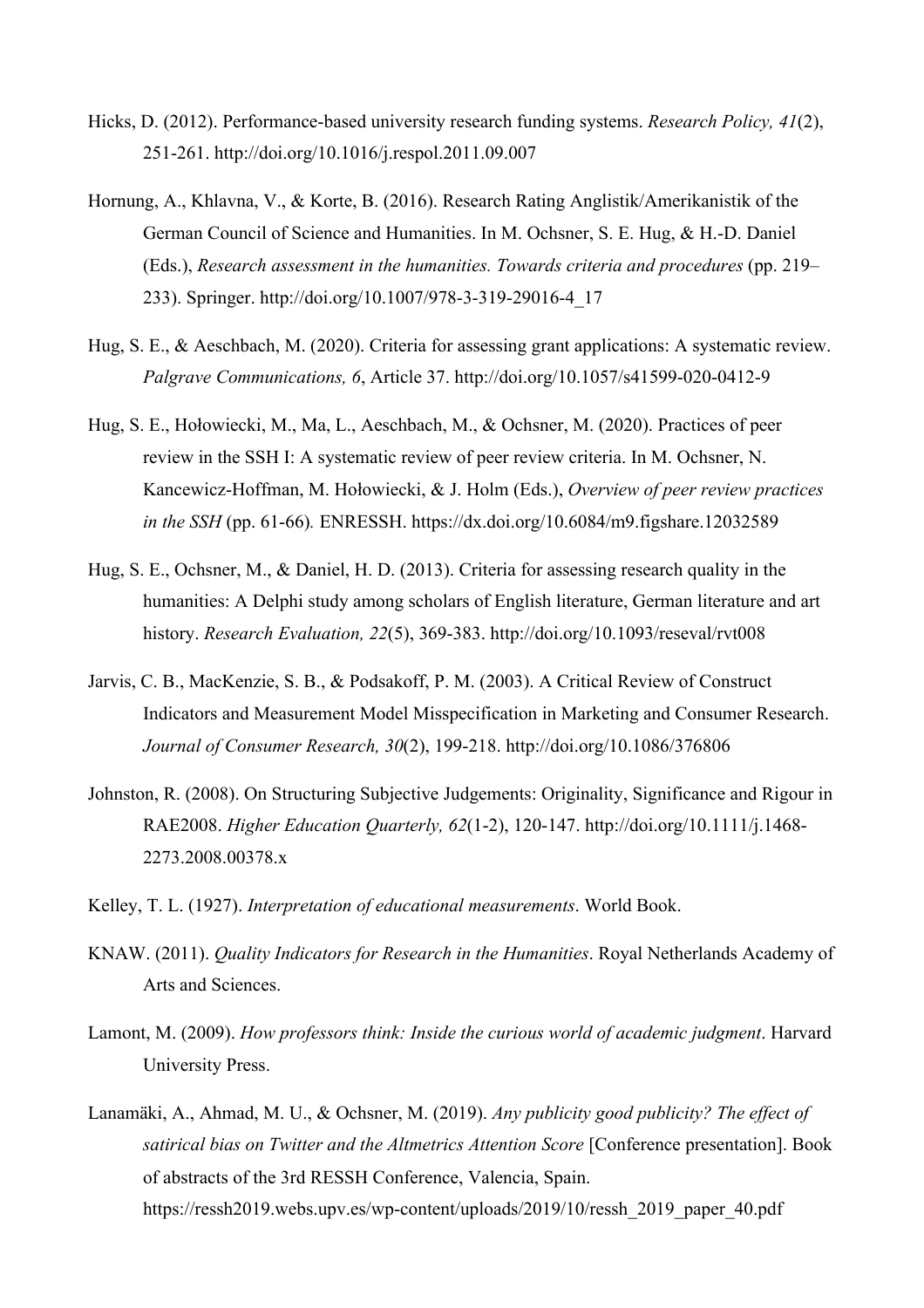- Lane, J. (2010). Let's make science metrics more scientific. *Nature, 464*(7288), 488-489. http://doi.org/10.1038/464488a
- Langfeldt, L. (2001). The Decision-Making Constraints and Processes of Grant Peer Review, and Their Effects on the Review Outcome. *Social Studies of Science, 31*(6), 820-841.
- Langfeldt, L. (2010). Expert panels evaluating research: Decision-making and sources of bias. *Research Evaluation, 13*(1), 51-62.
- Langfeldt, L., Nedeva, M., Sörlin, S., & Thomas, D. A. (2020). Co-existing notions of research quality: A framework to study context-specific understandings of good research. *Minerva, 58*, 115-137. http://doi.org/10.1007/s11024-019-09385-2
- Lee, C. J., Sugimoto, C. R., Zhang, G., & Cronin, B. (2013). Bias in peer review. *Journal of the American Society for Information Science and Technology, 64*(1), 2-17. http://doi.org/10.1002/asi.22784
- MacRoberts, M. H., & MacRoberts, B. R. (2018). The mismeasure of science: Citation analysis. *Journal of the Association for Information Science and Technology, 69*(3), 474-482. http://doi.org/10.1002/asi.23970
- Mittermaier, B. (2021). Peer review and bibliometrics. In R. Ball (Ed.), *Handbook bibliometrics* (pp. 73-86). De Gruyter.
- Molinié, A., & Bodenhausen, G. (2010). Bibliometrics as Weapons of Mass Citation. *CHIMIA International Journal for Chemistry, 64*(1), 78-89. http://doi.org/10.2533/chimia.2010.78
- Muhonen, R., Benneworth, P., & Olmos-Peñuela, J. (2020). From productive interactions to impact pathways: Understanding the key dimensions in developing SSH research societal impact. *Research Evaluation, 29*(1), 34-47. http://doi.org/10.1093/reseval/rvz003
- Nardo, M., Saisana, M., Saltelli, A., Tarantola, S., Hoffman, A., & Giovannini, E. (2005). *Handbook on constructing composite indicators: Methodology and user guide*. OECD.
- Ochsner, M. (2020). Messung von Forschungsleistungen? Was gemessen wird und was gemessen werden will. In I. M. Welpe, J. Stumpf-Wollersheim, N. Folger, & M. Prenzel (Eds.), *Leistungsbewertung in wissenschaftlichen Institutionen und Universitäten* (pp. 350-378). De Gruyter. http://doi.org/10.1515/9783110689884-017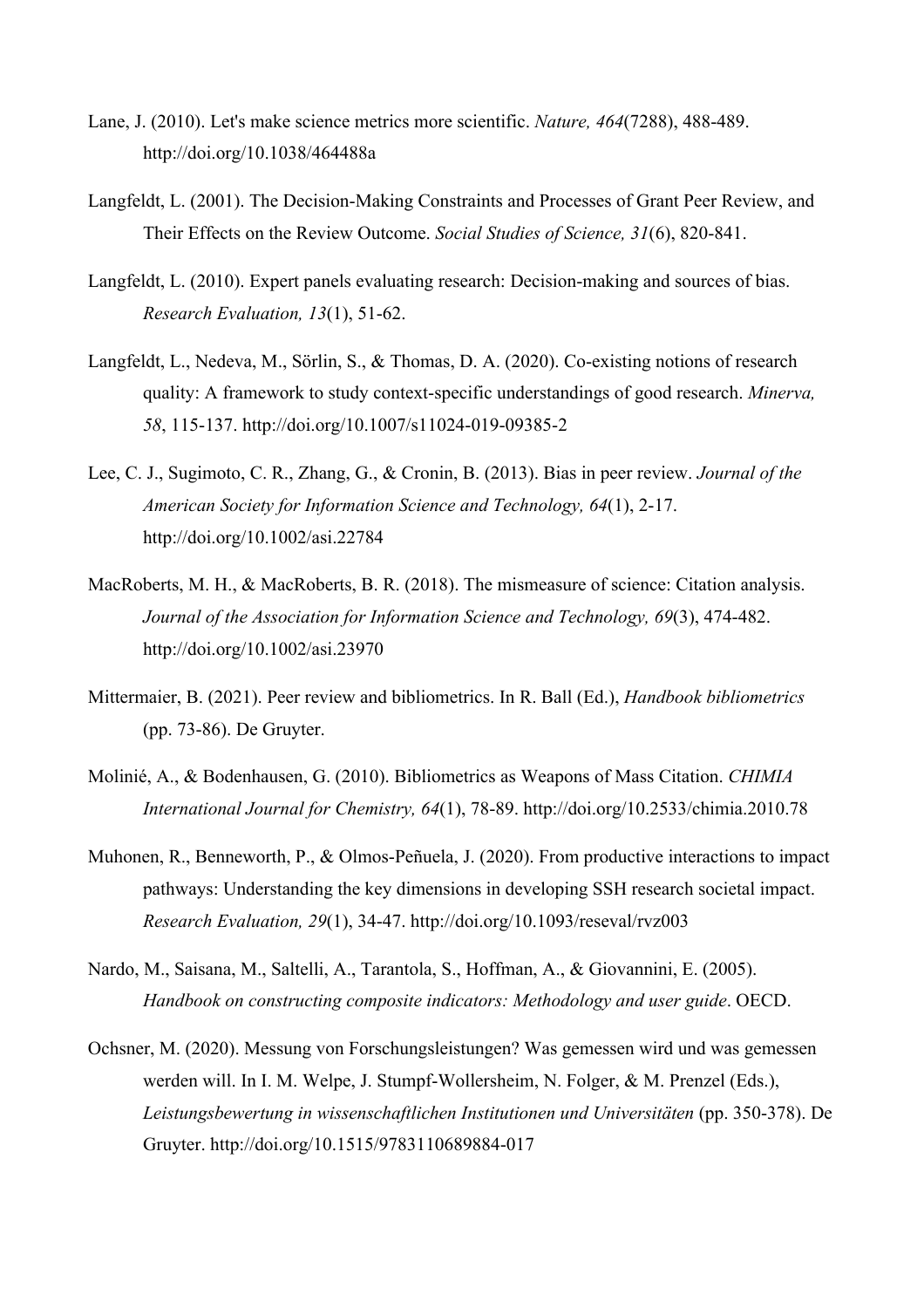- Ochsner, M., & Dokmanović, M. (2017). Quality criteria and research obstacles in the SSH in Macedonia. In *Book of abstracts of the Second international conference on research evaluation in the social sciences and humanities* (pp. 69-71). University of Antwerp.
- Ochsner, M., Hug, S. E., & Daniel, H. D. (2013). Four types of research in the humanities: Setting the stage for research quality criteria in the humanities. *Research Evaluation, 22*(2), 79-92. http://doi.org/10.1093/reseval/rvs039
- Ochsner, M., Hug, S. E., & Daniel, H. D. (2014). Setting the stage for the assessment of research quality in the humanities: Consolidating the results of four empirical studies. *Zeitschrift Für Erziehungswissenschaft, 17*(6), 111-132. http://doi.org/10.1007/s11618-014-0576-4
- Ochsner, M., Hug, S. E., & Daniel, H.-D. (2012). Indicators for Research Quality in the Humanities: Opportunities and Limitations. *Bibliometrie - Praxis und Forschung, 1*, Article 4.
- Ochsner, M., Ma, L., Kancewicz-Hoffman, N., Holm, J., Gedutis, A., Šima, K., Hug, S. E., Dewaele, A., & De Jong, S. (2020). *Better Adapted Procedures for Research Evaluation in the SSH*. ENRESSH. http://doi.org/10.6084/m9.figshare.12049314
- LERU. (2012). *Research Universities and Research Assessment*. Position Paper for the League of European Research Universities. https://www.leru.org/files/Research-Universities-and-Research-Assessment-Full-paper.pdf
- Polanyi, M. (1962). The Republic of Science: Its Political and Economic Theory. *Minerva, 1*(1), 54- 73.
- Reymert, I., Jungblut, J., & Borlaug, N. S. B. (2020). Are evaluative cultures national or global? A cross-national study on evaluative cultures in academic recruitment processes in Europe. *Higher Education*. Advance online publication. http://doi.org/10.1007/s10734-020-00659-3
- Russell, J. M., & Rousseau, R. (2009). Bibliomterics and institutional evaluation. In R. Arvanitis (Ed.), *Science and Technology Policy* (Vol. 2, pp. 42-64). Oxford.
- Spaapen, J., Dijstelbloem, H., & Wamelink, F. (2007). *Evaluating research in context: A method for comprehensive assessment* (2<sup>nd</sup> ed.). Consultative Committee of Sector Councils for Research and Development. http://www.ericproject.nl/files.nsf/pages/NWOA\_73VH8D/\$file/eric\_book\_internet.pdf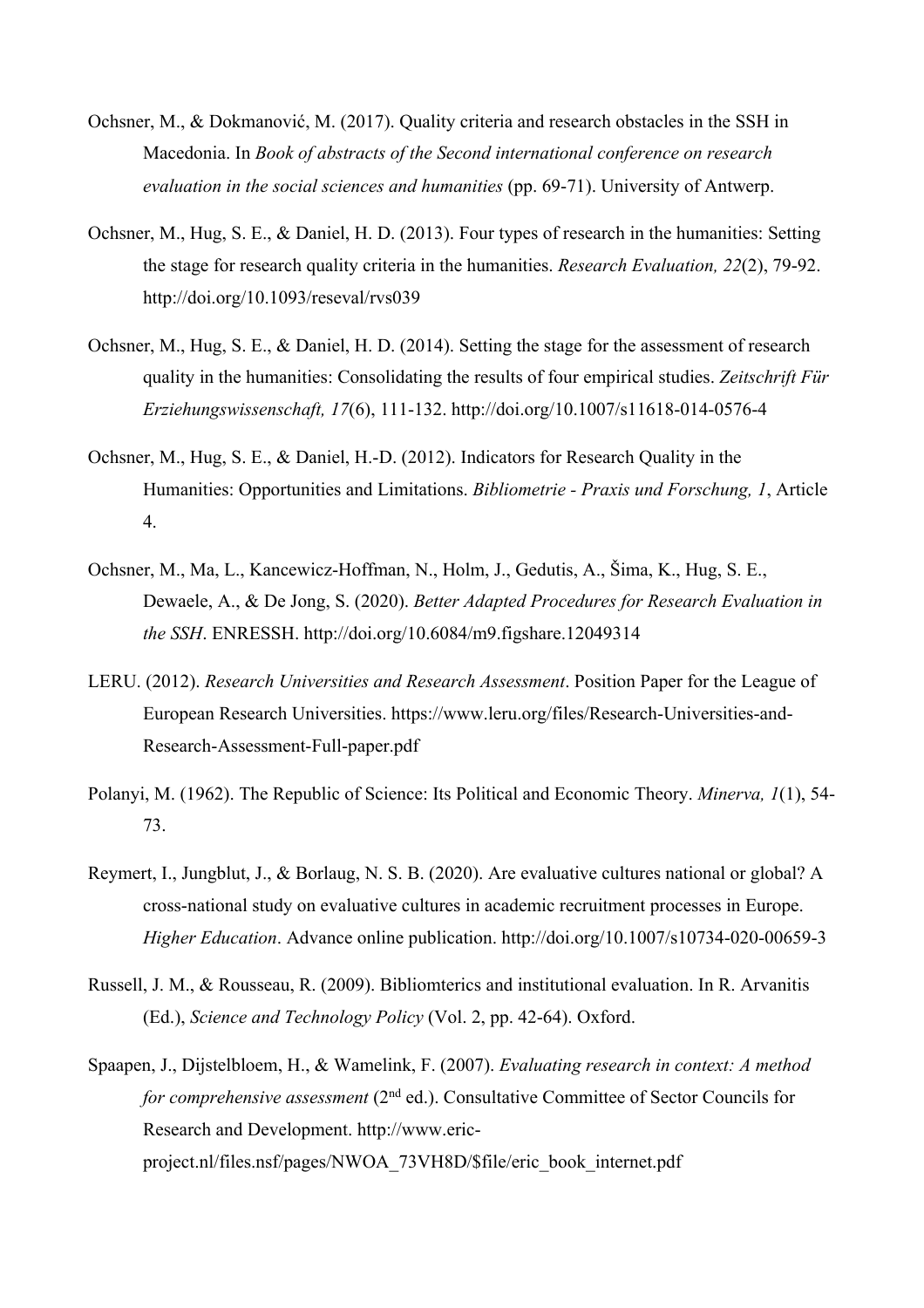- Tahamtan, I., & Bornmann, L. (2018). Core elements in the process of citing publications: Conceptual overview of the literature. *Journal of Informetrics, 12*(1), 203-216. http://doi.org/10.1016/j.joi.2018.01.002
- Thorngate, W., Dawes, R. M., & Foddy, M. (2009). *Judging merit.* Psychology Press.
- Van den Brink, M., & Benschop, Y. (2012). Gender practices in the construction of academic excellence: Sheep with five legs. *Organization, 19*(4), 507-524. http://doi.org/10.1177/1350508411414293
- Van Leeuwen, T. N. (2013). Bibliometric research evaluations, Web of Science and the Social Sciences and Humanities: A problematic relationship? *Bibliometrie - Praxis und Forschung, 2*, Article 8.
- VSNU, NWO, & KNAW. (2003). *Standard Evaluation Protocol (2003-2009) for Public Research Organisations*. https://www.knaw.nl/en/news/publications/standard-evaluation-protocol-2003-2009-for-public-research-organisations/@@download/pdf\_file/90000091.pdf
- Wissenschaftsrat. (2004). *Recommendations for rankings in the system of higher education and research*. http://www.wissenschaftsrat.de/download/archiv/6285-04-engl.pdf
- Wolff, W. M. (1970). A study of criteria for journal manuscripts. *American Psychologist, 25*(7), 636-639. http://doi.org/10.1037/h0029770
- Wouters, P. F. (2017). Bridging the Evaluation Gap. *Engaging Science, Technology, and Society, 3*, 108-118. http://doi.org/10.17351/ests2017.115
- Wouters, P. F., Bar-Ilan, J., Thelwall, M., Aguillo, I. F., Must, Ü., Havemann, F., Kretschmer, H., & Schneider, J. W. (2014). *Acumen: Final report*. Acumen. https://vdocuments.net/download/finalreport29april2014-29042014 acumenfinalreport29april2014
- Zacharewicz, T., Lepori, B., Reale, E., & Jonkers, K. (2018). Performance-based research funding in EU Member States: A comparative assessment. *Science and Public Policy, 46*(1), 105- 115. http://doi.org/10.1093/scipol/scy041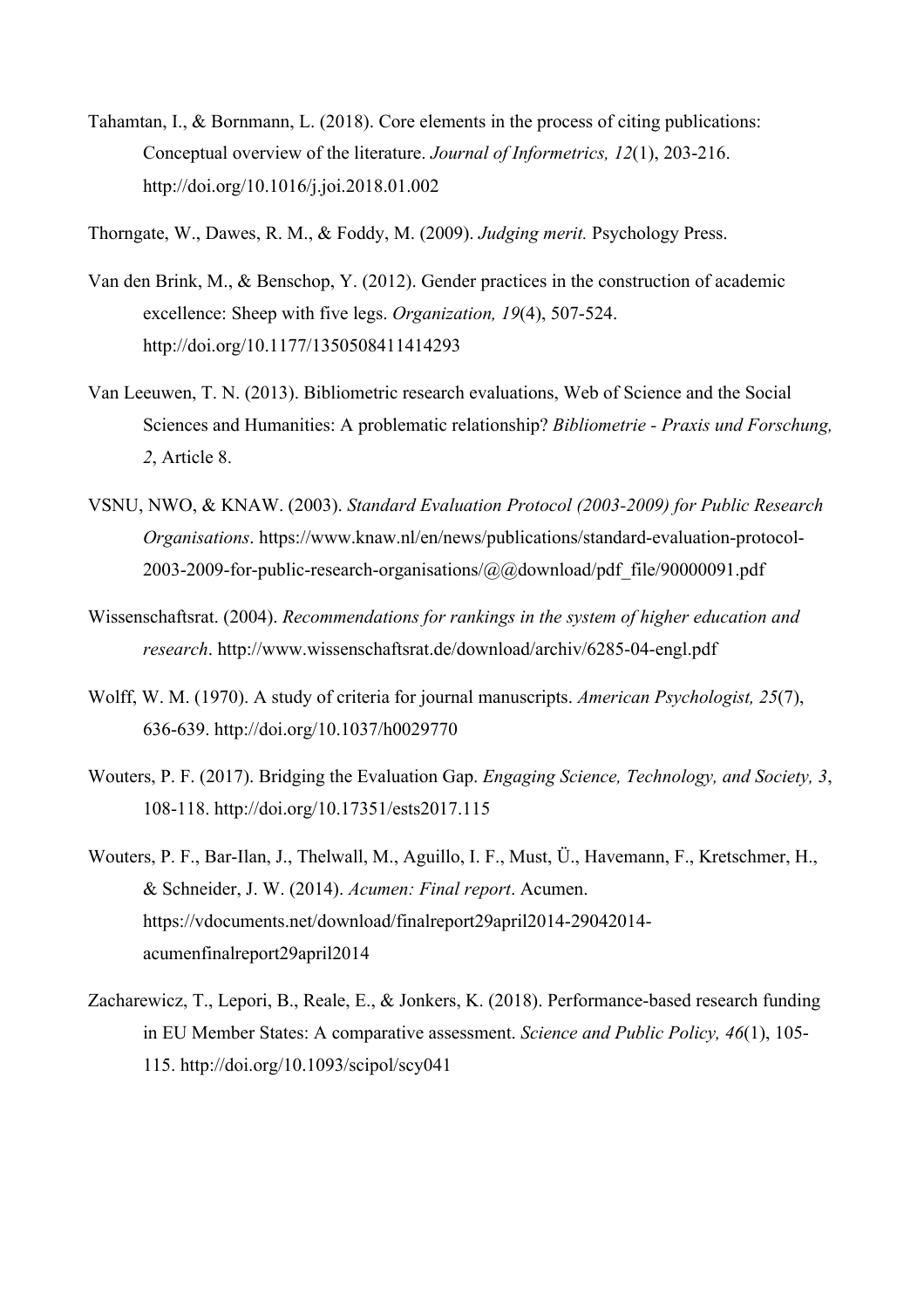# **Appendix**

|  |                              | Table A1. Criteria and aspects for research quality in the social sciences, their ratings and consensus |  |  |  |  |
|--|------------------------------|---------------------------------------------------------------------------------------------------------|--|--|--|--|
|  | across scholars in Macedonia |                                                                                                         |  |  |  |  |

| Criterion    | Aspect                                                 | Mean | Median | P10            | Consensus        |
|--------------|--------------------------------------------------------|------|--------|----------------|------------------|
| Scholarly    | Disciplinary Exchange                                  | 4.86 | 5      | 3              | $\boldsymbol{0}$ |
| exchange     | Interdisciplinary Exchange                             | 4.37 | 5      | 3              | $\overline{0}$   |
|              | <b>International Exchange</b>                          | 4.70 | 5      | 3              | $\theta$         |
| Innovation,  | Innovation regarding data                              | 5.10 | 5      | $\overline{4}$ | 1                |
| originality  | Introduction of new research topics                    | 5.18 | 5      | $\overline{4}$ | 1                |
|              | New approach to topic or data                          | 4.95 | 5      | $\overline{4}$ | 1                |
|              | Generating new paradigms                               | 4.94 | 5      | $\overline{4}$ | 1                |
|              | Contribution of new findings or<br>interpretations     | 5.05 | 5      | $\overline{4}$ | 1                |
|              | Innovation regarding methodology                       | 4.76 | 5      | 3              | $\boldsymbol{0}$ |
|              | Identification of gaps in existing<br>knowledge        | 5.16 | 5      | $\overline{4}$ | 1                |
| Productivity | Continuous research outputs                            | 4.89 | 5      | $\overline{4}$ | $\mathbf{1}$     |
| Rigour       | Systematic and transparent research<br>process         | 5.21 | 5      | $\overline{4}$ | 1                |
|              | Stringent and reproducible<br>argumentation            | 5.10 | 5      | $\overline{4}$ | $\mathbf{1}$     |
|              | Presentation of relevant documents<br>and evidence     | 5.50 | 6      | 5              | $\mathbf{1}$     |
|              | Clear language                                         | 5.52 | 6      | 5              | $\mathbf{1}$     |
|              | Clear structure                                        | 5.55 | 6      | 5              | 1                |
|              | Reflection of method                                   | 5.28 | 5      | $\overline{4}$ | 1                |
|              | Adhere to rules of scientific honesty                  | 5.71 | 6      | 5              | $\mathbf{1}$     |
|              | Discussion of generalizability of<br>insights          | 5.26 | 5      | $\overline{4}$ | 1                |
| Recognition  | Insights are recognized by the<br>research community   | 4.82 | 5      | $\overline{4}$ | $\mathbf{1}$     |
|              | Insights are recognized by society                     | 4.71 | 5      | 4              | $\mathbf{1}$     |
|              | Reputation within research<br>community                | 4.84 | 5      | 4              | $\mathbf{1}$     |
|              | Reputation in society                                  | 4.68 | 5      | 3              | $\boldsymbol{0}$ |
|              | Reputation at own university                           | 4.98 | 5      | $\overline{4}$ | 1                |
|              | Question the notion of 'definitive<br>and final truth' | 4.76 | 5      | $\overline{4}$ | $\mathbf{1}$     |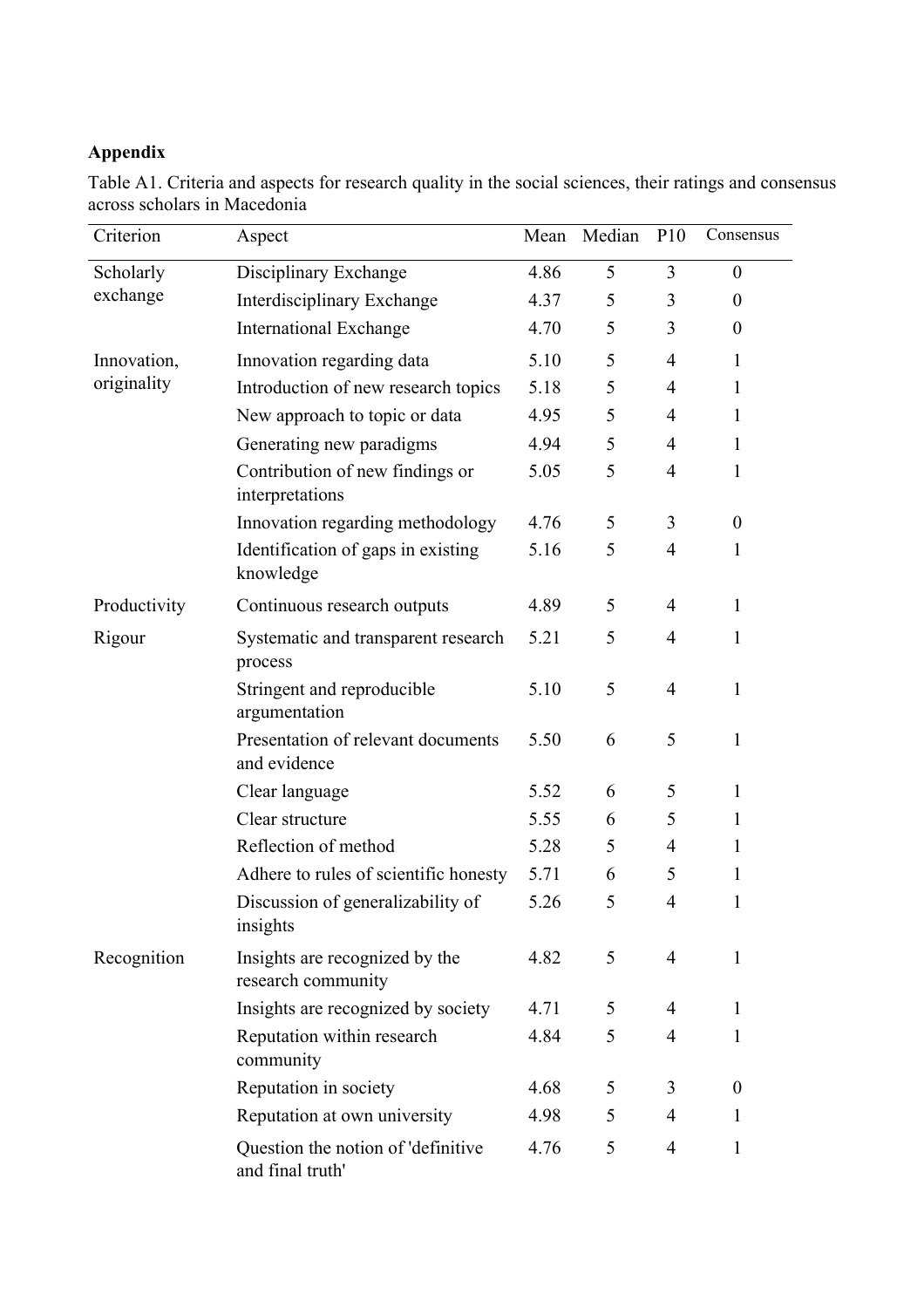| Reflection,<br>criticism     | Criticizing assertive claims and<br>social norms fashionable in the<br>current society           | 4.74 | 5              | $\overline{4}$ | 1                |
|------------------------------|--------------------------------------------------------------------------------------------------|------|----------------|----------------|------------------|
|                              | Criticizing established scholarly<br>approaches                                                  | 4.30 | $\overline{4}$ | 3              | $\theta$         |
|                              | Self-critical and self-reflective<br>research                                                    | 4.68 | 5              | 3              | $\theta$         |
|                              | Disclose complexity in society                                                                   | 4.87 | 5              | 4              | 1                |
| Continuity,                  | Promotion of young academics                                                                     | 5.08 | 5              | 4              | 1                |
| continuation                 | Continuation of research traditions                                                              | 4.77 | 5              | 3              | $\theta$         |
|                              | Long-term pursuit of research topics                                                             | 4.08 | $\overline{4}$ | 3              | $\theta$         |
| Impact on                    | Stimulating new research                                                                         | 5.17 | 5              | $\overline{4}$ | 1                |
| research<br>community        | Establishing a new school of<br>thought                                                          | 4.33 | 4              | 3              | $\theta$         |
|                              | Research used in work of others                                                                  | 5.02 | 5              | 4              | 1                |
|                              | Strategic decisions impact the<br>research community                                             | 4.54 | 5              | 2              | $\theta$         |
| Relation to<br>society       | Topics relevant for society from the<br>scholars' perspective                                    | 5.12 | 5              | 4              | 1                |
|                              | Conveying findings to a non-<br>academic audience                                                | 4.97 | 5              | $\overline{4}$ | 1                |
|                              | Impact on profession related to<br>discipline                                                    | 5.12 | 5              | $\overline{4}$ | 1                |
|                              | Bold to raise questions relevant to<br>society but might have negative<br>consequences on career | 4.81 | 5              | 3              | $\overline{0}$   |
| Impact on                    | Responding to societal concerns                                                                  | 4.72 | 5              | 3              | $\theta$         |
| society                      | Effect on national, regional or local<br>culture/society                                         | 4.61 | 5              | 3              | $\boldsymbol{0}$ |
| Variety of<br>research       | Contributing towards variety and<br>diversity                                                    | 4.97 | 5              | $\overline{4}$ | 1                |
|                              | Taking risks and working outside of<br>mainstream                                                | 4.69 | 5              | 3              | $\theta$         |
| Connection to                | Building on current state of research                                                            | 4.93 | 5              | 4              | 1                |
| other research               | Re-connecting to neglected research                                                              | 4.17 | 4              | 2              | $\boldsymbol{0}$ |
|                              | Engaging in ongoing research<br>debates                                                          | 4.82 | 5              | $\overline{4}$ | $\mathbf{1}$     |
| Oppenness                    | Openness to other, competing ideas                                                               | 5.31 | 5              | 5              | $\mathbf{1}$     |
| towards ideas<br>and persons | Openness to other persons                                                                        | 5.40 | 5.5            | 5              | $\mathbf{1}$     |
|                              | Realization of own research goals                                                                | 5.38 | 5              | 5              | $\mathbf{1}$     |